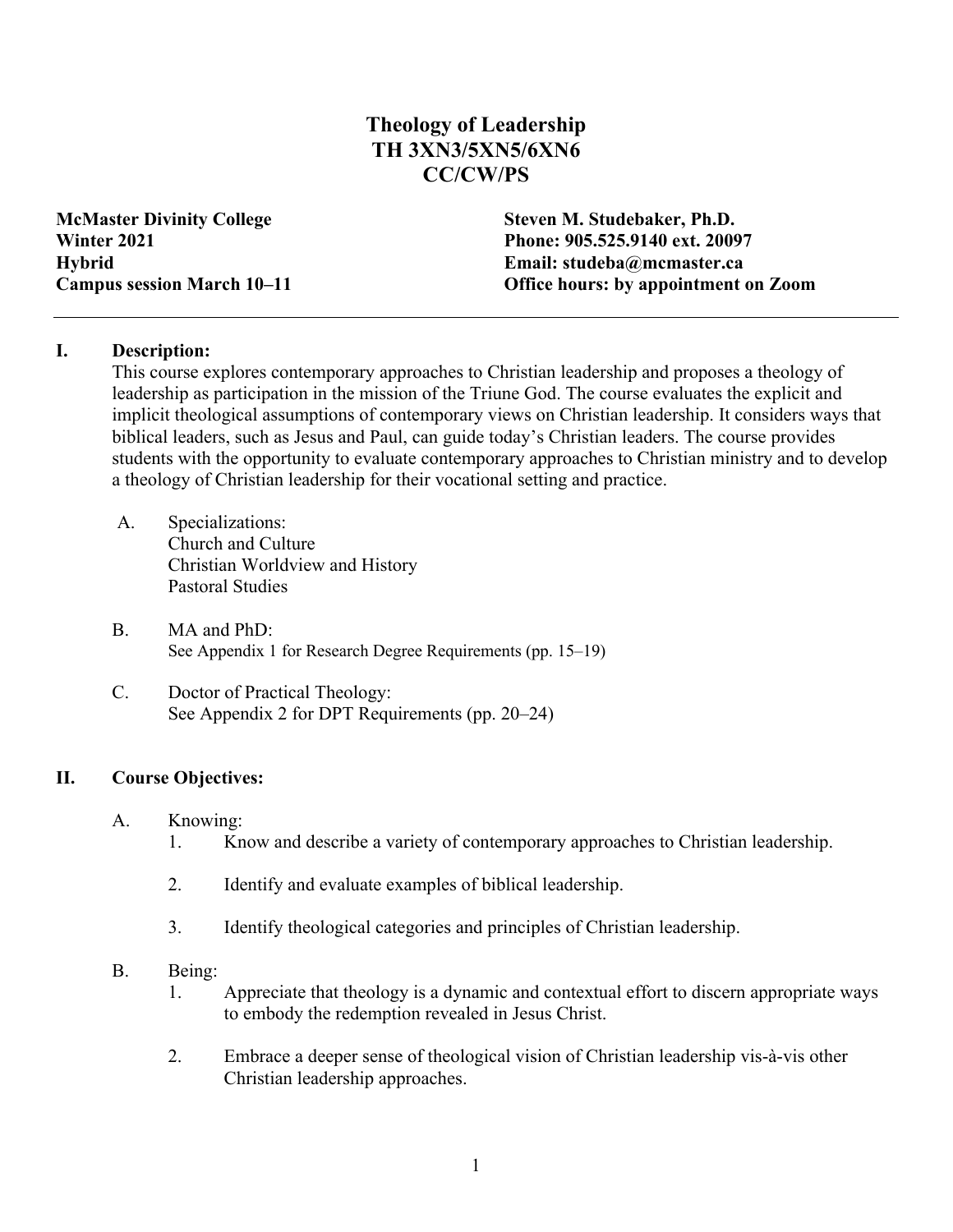- 3. Develop a greater appreciation for what it means to be a Christian leader.
- C. Doing:
	- 1. Write an essay that assess a biblical example of leadership and considers its contribution to a contemporary theology of Christian leadership.
	- 2. Write an essay that describes and theologically evaluates a contemporary approach to Christian leadership.
	- 3. Develop and write an essay that sets forth your theological vision of Christian leadership.
	- 4. Read select texts in contemporary Christian leadership.
	- 5. Cultivate skills in critical and creative theological reflection.

## **III. Required Texts:**

This course does not have an official textbook. Research for the biblical leadership essay, mini-seminar on leadership, and major paper/project will account for course reading.

## **IV. Course Assignments Outline:**

| Assignment      |                                        |                                           |       | Percent     | Due            |
|-----------------|----------------------------------------|-------------------------------------------|-------|-------------|----------------|
| A.              |                                        | Leadership challenge and opportunity blog | 15%   |             |                |
|                 |                                        | 1) Post blog (Padlet)                     | 10%   |             | Jan $21$       |
|                 | 2) Post interaction (Padlet)           |                                           |       |             | Jan 23         |
| <b>B.</b>       |                                        | Biblical leadership essay                 |       | 20%         | Feb 13         |
|                 | Paper (Avenue assignment folder)<br>1) |                                           |       |             |                |
|                 | 2)                                     | Presentation (live Zoom)                  | 5%    |             |                |
| $\mathcal{C}$ . |                                        | Mini-seminar on leadership                |       | 25%         |                |
|                 | 1)                                     | Paper (Avenue assignment folder)          | 15%   |             | Mar 12         |
|                 | 2)                                     | Presentation (day 2 campus session) 10%   |       |             | Mar 11         |
| D.              |                                        | Theology of leadership paper/project      | 40%   |             |                |
|                 | Post presentation (Padlet)<br>1)       |                                           |       |             | Mar 24, Mar 31 |
|                 | 2)                                     | Post interaction (Padlet)                 | $5\%$ |             | Mar 26, Apr 2  |
|                 | 3)                                     | Paper (Avenue assignment folder)          | 25%   |             | Apr 2, Apr 9   |
| Е.              |                                        | Participation:                            |       |             |                |
|                 |                                        |                                           |       | Total: 100% |                |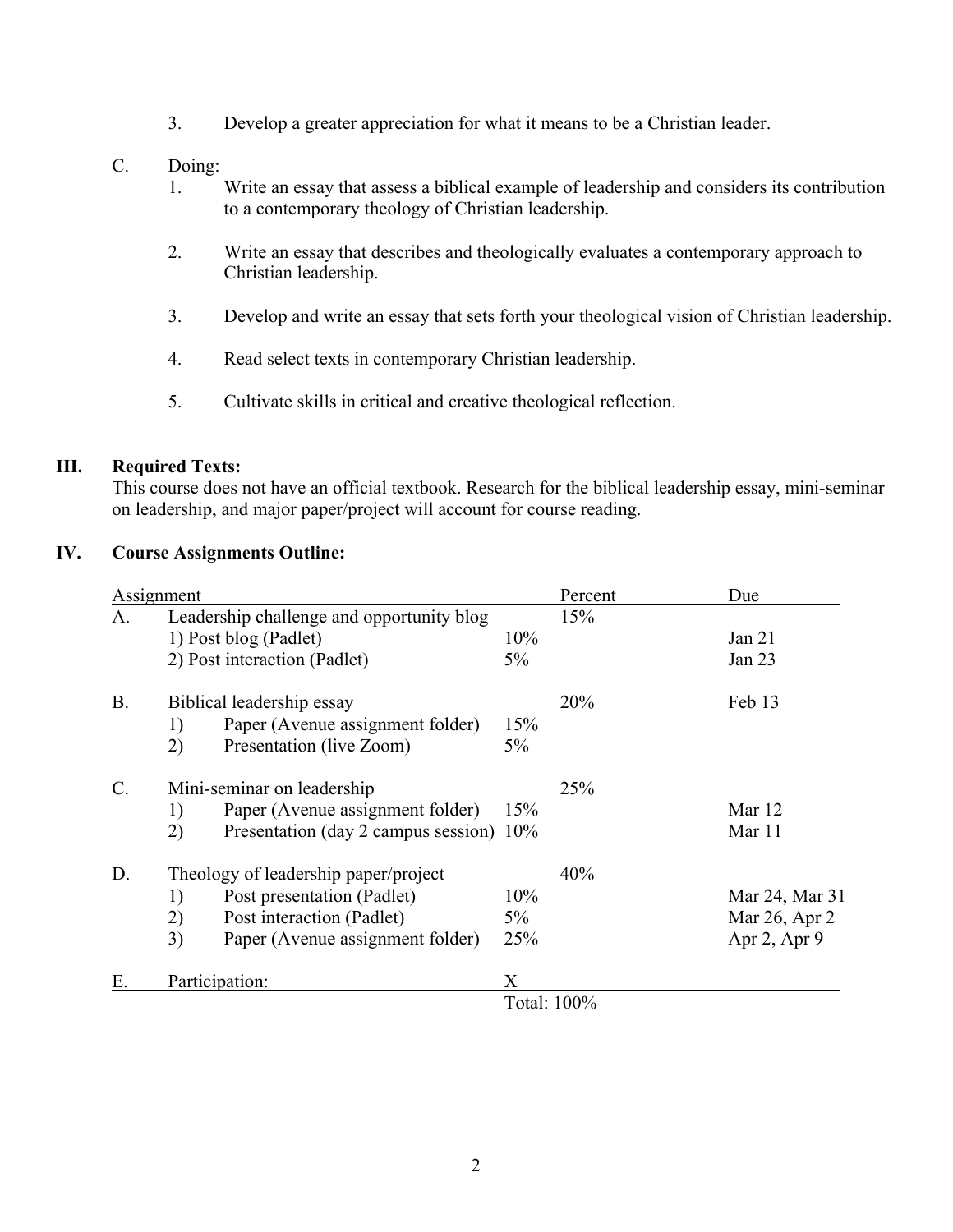# **V. Course Outline:**

**• Note: All live Zoom sessions will be on Saturdays starting at 11:00am. Time length will be between 45 minutes and one hour. See syllabus outline for weeks with virtual Zoom session. The live sessions will be recorded so that content is available in case you are unable to join a live session.**

| <b>Part One: Online</b> |                             |                                                                                                                                                                                                                                                                                      |                                                                                               |  |  |
|-------------------------|-----------------------------|--------------------------------------------------------------------------------------------------------------------------------------------------------------------------------------------------------------------------------------------------------------------------------------|-----------------------------------------------------------------------------------------------|--|--|
| Week                    | <b>Date</b><br><b>Topic</b> |                                                                                                                                                                                                                                                                                      | <b>Due Dates &amp; Reminders</b>                                                              |  |  |
| $\mathbf{1}$            | Jan 4                       | • Live Zoom session Jan 9 for personal<br>introductions and course overview (50 min)<br>· Syllabus and assignment overview (videos)                                                                                                                                                  |                                                                                               |  |  |
| $\overline{2}$          | Jan 11                      | I. Introducing theology of leadership (video lecture)                                                                                                                                                                                                                                |                                                                                               |  |  |
| 3                       | Jan 18                      | II. Culture and leadership (video lecture)<br>• Zoom DPT Jan 23 discussion of seminar/blog<br>series (30 min)                                                                                                                                                                        | • Post leadership challenge &<br>opportunity blog on Jan 21<br>• Post blog interaction Jan 23 |  |  |
| $\overline{4}$          | Jan 25                      | III. Biblical foundations<br>A. Servant leadership—Jesus (video lecture)                                                                                                                                                                                                             |                                                                                               |  |  |
| 5                       | Feb 1                       | B. Servant leadership—Paul (video lecture)<br>• Zoom DPT Feb 6 paper discussion (30 min)                                                                                                                                                                                             |                                                                                               |  |  |
| 6                       | Feb 8                       | C. Biblical leadership presentation &<br>discussion (Feb 13, Zoom one hour)                                                                                                                                                                                                          | · Biblical leadership essay Feb<br>13                                                         |  |  |
| 7                       | Feb 15                      | One-on-one with Studebaker to discuss your<br>seminar and major paper/project (Feb 20, 20-30<br>minutes per meeting). This week has no video<br>lecture or other assignments. It provides dedicated<br>space for you to develop a topic for your seminar<br>and major paper/project. |                                                                                               |  |  |
| 8                       | Feb 22<br>Campus<br>week 1  | IV. Theological foundations<br>A. The mission of the triune God<br>(video lecture)                                                                                                                                                                                                   |                                                                                               |  |  |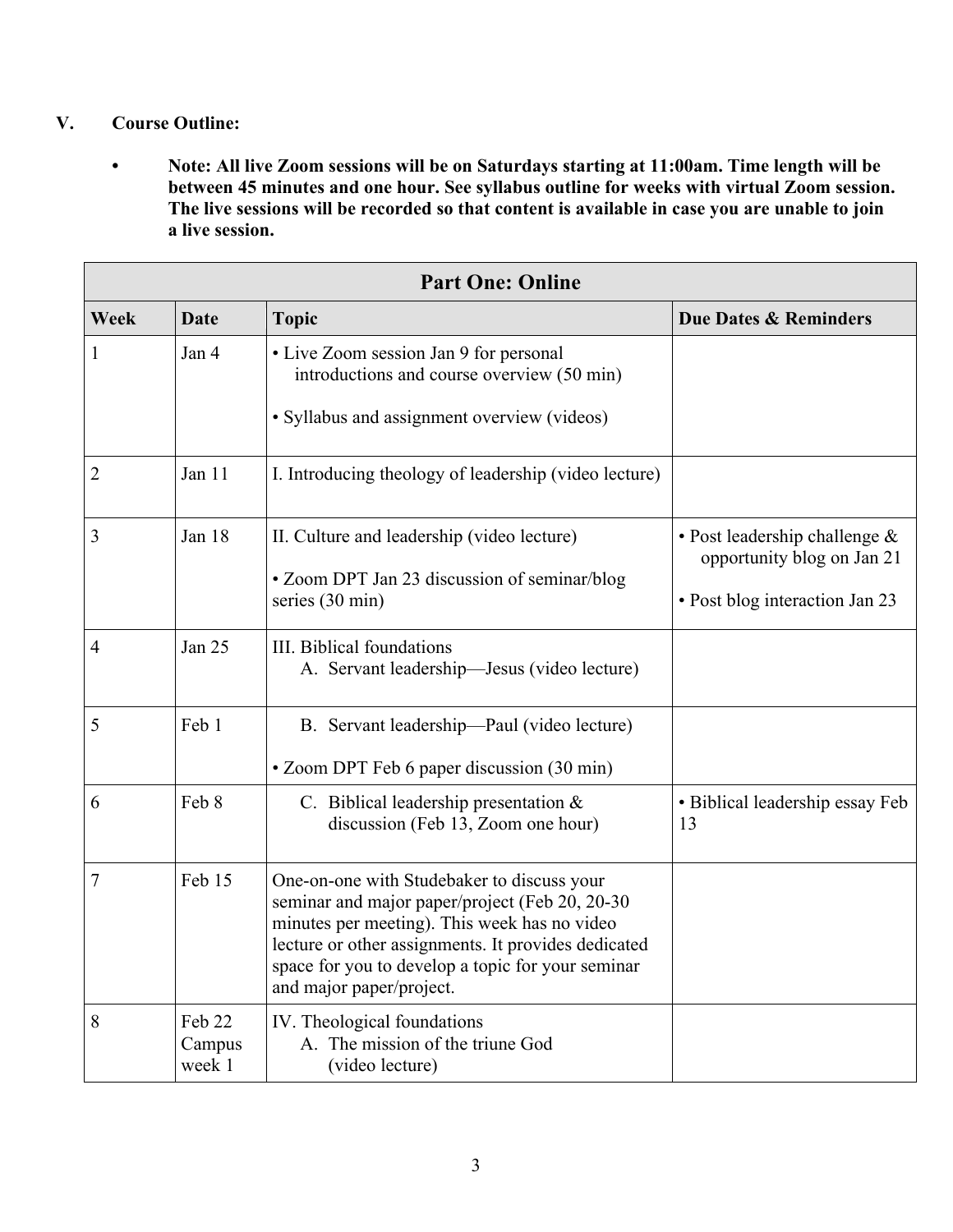| 9                       | March 1<br>Campus<br>week 2      | B. Leadership as participating in the <i>missio Dei</i><br>(video lecture)                                                                                                        |                                                                      |  |  |  |  |  |  |
|-------------------------|----------------------------------|-----------------------------------------------------------------------------------------------------------------------------------------------------------------------------------|----------------------------------------------------------------------|--|--|--|--|--|--|
|                         | <b>Part Two: Campus Session</b>  |                                                                                                                                                                                   |                                                                      |  |  |  |  |  |  |
| 10<br>Day 1<br>March 10 | $1:30-5:00$                      | Continued: Leadership as participating in the<br>missio Dei<br>Guest lecture: Heather Card on Theological<br>Principles for Evaluating Leadership<br>(Live Zoom session one hour) | • We will take regular breaks<br>during these time blocs             |  |  |  |  |  |  |
| Day 2<br>March 11       | $9:30-$<br>Noon                  |                                                                                                                                                                                   |                                                                      |  |  |  |  |  |  |
|                         | Noon-<br>Lunch provided<br>12:30 |                                                                                                                                                                                   |                                                                      |  |  |  |  |  |  |
|                         | $12:30-$<br>4:00                 | • Seminar presentations                                                                                                                                                           | · Written mini-seminar due<br>March 12                               |  |  |  |  |  |  |
|                         |                                  | <b>Part Three: Online</b>                                                                                                                                                         |                                                                      |  |  |  |  |  |  |
| 8                       | March 15                         | D. Leadership and spiritual meaning (video<br>lecture)                                                                                                                            |                                                                      |  |  |  |  |  |  |
| 9                       | March 22                         | Paper Presentation (post on Padlet) &<br>Collaboration: Week one<br>Paper<br>1.<br>2.<br>3.<br>4.                                                                                 | • Post video presentation<br>March 24<br>• Post interaction March 26 |  |  |  |  |  |  |
| 10                      | March 29                         | Paper Presentation (post on Padlet) &<br>Collaboration: Week two<br>Paper                                                                                                         | • Post video presentation<br>March 31<br>• Post interaction April 2  |  |  |  |  |  |  |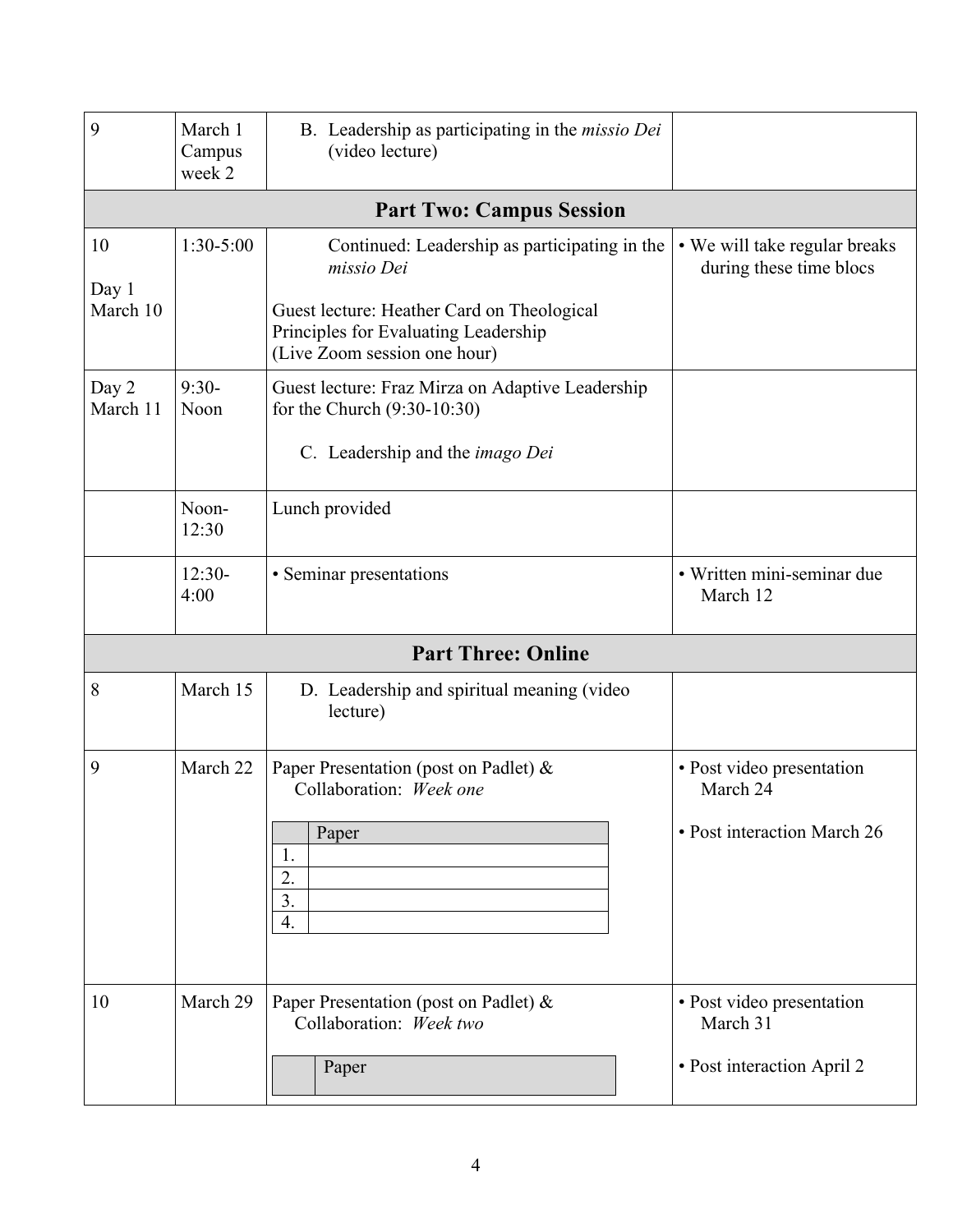|         | $\mathcal{S}.$<br>$\mathfrak{b}.$<br>−<br>8. | • Week one papers due April 2 |
|---------|----------------------------------------------|-------------------------------|
| April 5 | <b>Conclusion and Assessment</b>             | • Week two papers due April 9 |

## **VI. Assignment Descriptions:**

General Guidelines:

- Submit your assignments in the relevant folder on Avenue to Learn.
- Papers and assignments may be submitted early for feedback from the professor and resubmitted on the due date for grading.
- All papers and assignments should conform to MDC's Style Guide.
- A. Leadership challenge and opportunity blog
	- 1. *Identify*:
		- Identify what you think is/are key challenges and opportunities for Christian leadership today.
		- The lecture content for weeks 2 and 3 will help provide categories for identifying challenges and opportunities—e.g., week 3 Culture and leadership is a case study in ways that cultural context shapes assumptions about and practices of leadership.
	- 2. *Write* an opinion piece (blog) on the challenges and opportunities for contemporary Christian leadership. The audience for the blog is not academic. It should effectively deliver a description, analysis, and contribution of the challenges and opportunities to a popular audience.
		- Length: 500 words. Be concise, clear, and interesting.
	- 3. *Post* your blog on Padlet—see week three folder on Avenue.
	- 4. *Interact*: Comment on the blogs posted by your class colleagues. You can contribute with the text, audio, or audio-video function within Padlet.
- B. Biblical leadership essay
	- 1. Description: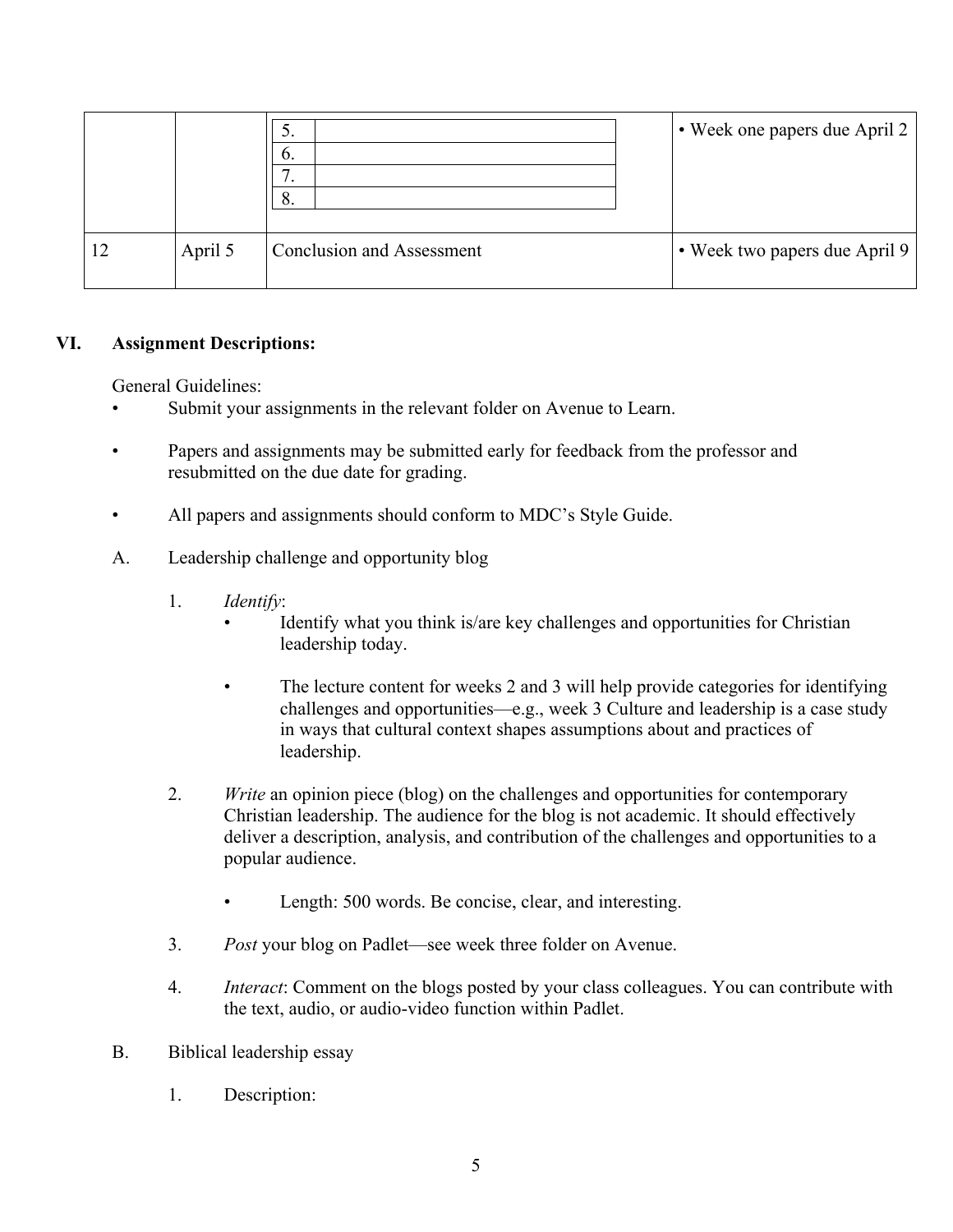- This assignment provides the opportunity to investigate a biblical example of leadership. The assignment has a written submission and virtual presentation.
- See below for written submission guidelines.
- For the virtual presentation during week 6, you will briefly summarize your paper (approx. 5 minutes). The presentation is an informal sharing of the biblical leadership example in your paper. We will schedule this session after the course begins.
- 2. The essay should . . .
	- a. Identify and describe the leadership "paradigm," method, or example used by the biblical character/s.
	- b. Assess the contextual and applicational nature of the leadership paradigm or method of the biblical character/s.

Questions to consider for the assessment of the leadership paradigm:

- Is the style and leadership method purely contextual? Although the case study may be biblical, in the sense that it is in the Bible, should it be reified as "the" or "a" biblical model of leadership for contemporary Christian leadership?
- What does the example offer to contemporary leadership? For example, Jesus' method is a small group mentoring approach, but is this a 'biblical model' of leadership or a style that reflects common leadership practices among first-century religious/philosophical figures?
- c. Length: 5–7 pages.
- d. Use scholarly resources for understanding the context and meaning of the passage (5–7 sources is a good start).
- C. Mini-seminar on leadership
	- 1. Purpose:

This assignment provides experience distilling and synthesizing information for presentation in leadership training.

2. Description:

Prepare a mini-seminar on a topic related to leadership based on principles of Christian theology. For example, a theology of the divine image as pluripotent supports an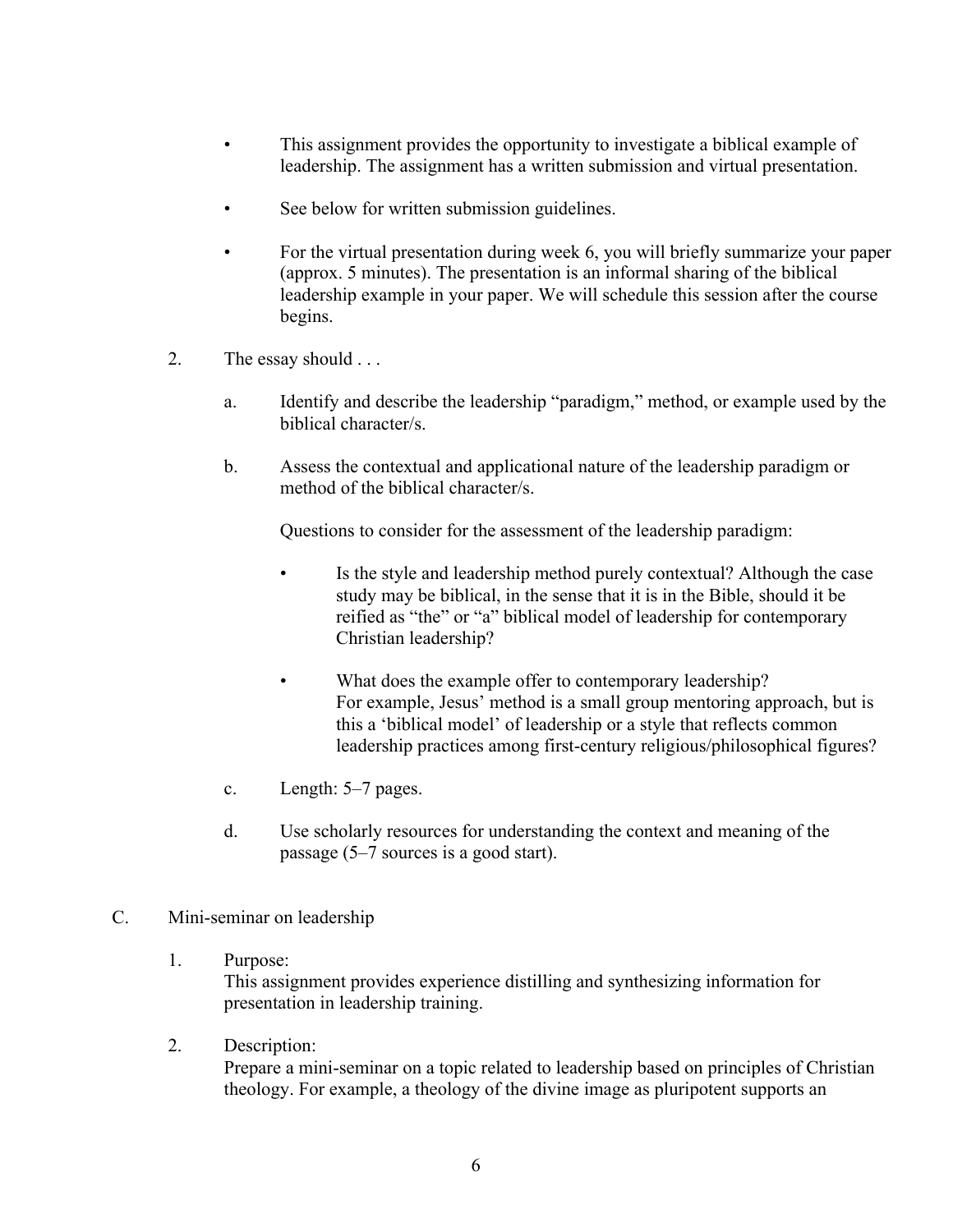approach to leadership that recognizes and nurtures diverse talents. It can be a leadership method (e.g., servant leadership), a new book or school of thought on leadership, or a theme related to leadership such as sharing power and collaboration. The seminar does not need to be geared toward a church context but should be crafted for a specific audience—e.g., a church lay, professional ministry, or business leadership group. The content and its development should reflect the target audience. I encourage you to prepare material that you can use in your current or anticipated context of leadership.

- 3. Guidelines:
	- a. The seminar material should present and describe the primary content points of the topic (or sub-topic). For the written submission, a verbatim manuscript is not necessary, but a detailed annotated outline of the content. If using multiple sources, use footnotes to document source material.
	- b. Handouts/outlines and PowerPoint/Prezi are helpful, but not required.
	- c. Length: Develop the seminar content for a thirty-minute presentation.
- 4. Presentation
	- a. Date: March 11, afternoon of day 2 of the campus session
	- b. The presentation should introduce the ...
		- Target audience,
		- Topic,
		- Why you chose it, and . . .
		- Outline the topic's development in the seminar. You do not need to present the entire seminar. The presentation is an overview of the seminar.
	- c. Length of presentation is approx. 10-15 minutes.

#### D. Project/paper

#### *Paper or project?*

This assignment constitutes the "major paper" and presentation of the course. The purpose of the paper/project is vocational development. It should advance your vocational trajectory.

Selecting whether to prepare a project or a paper is an important step in the process. If you anticipate further graduate work or writing a thesis as part of your MTS or MDiv, then an academic research-thesis paper is an excellent option. A research-thesis paper provides skill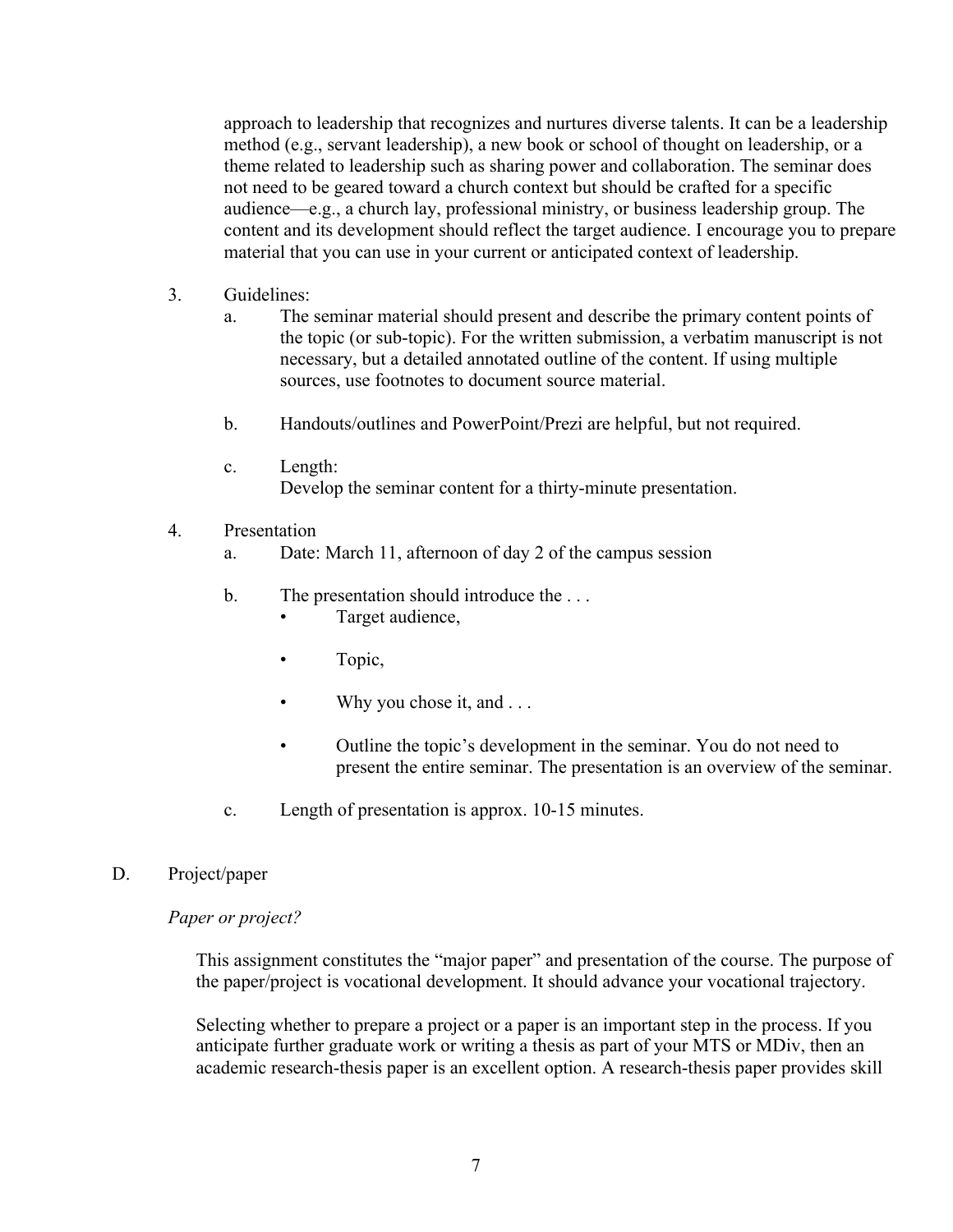development in conducting the concentrated study on a particular research topic necessary for advanced academic work.

If your vocational track is ministry or an alternative professional field, then a project may be an effective option. Completing a project provides skill development in contextualizing and applying the fruit of theological research and reflection for a non-academic audience.

If you have an idea for a paper or creative project that does not fit neatly into the parameters of your specialization's assignment description, please discuss your idea with me. I am open to papers/projects that cohere with the essence of the course and are suited to your research field and interests.

 $\triangle$  Please consult the assignment description for your degree specialization, see below  $\triangle$ 

The paper/project has three parts:

- The presentation of the paper/project
- The interaction with your course colleagues' papers/projects, and ...
- The final written submission of the paper/project.
- 1. Presentation (post video on Padlet)
	- a. Purpose
		- Presenting your paper gives you the opportunity to share your major paper/project with your class colleagues.
		- Your presentation may not reflect the completed paper/project. Indeed, the gap between the presentation and final due date provides you the opportunity to incorporate feedback from your class colleagues (see below for paper/project interaction).

# b. Guidelines

- a. Create a video presentation that shares your paper/project's . . .
	- Topic
	- Why you chose your topic
	- Content areas and development
	- Key resources
- b. Video length: 10 to 15 minutes.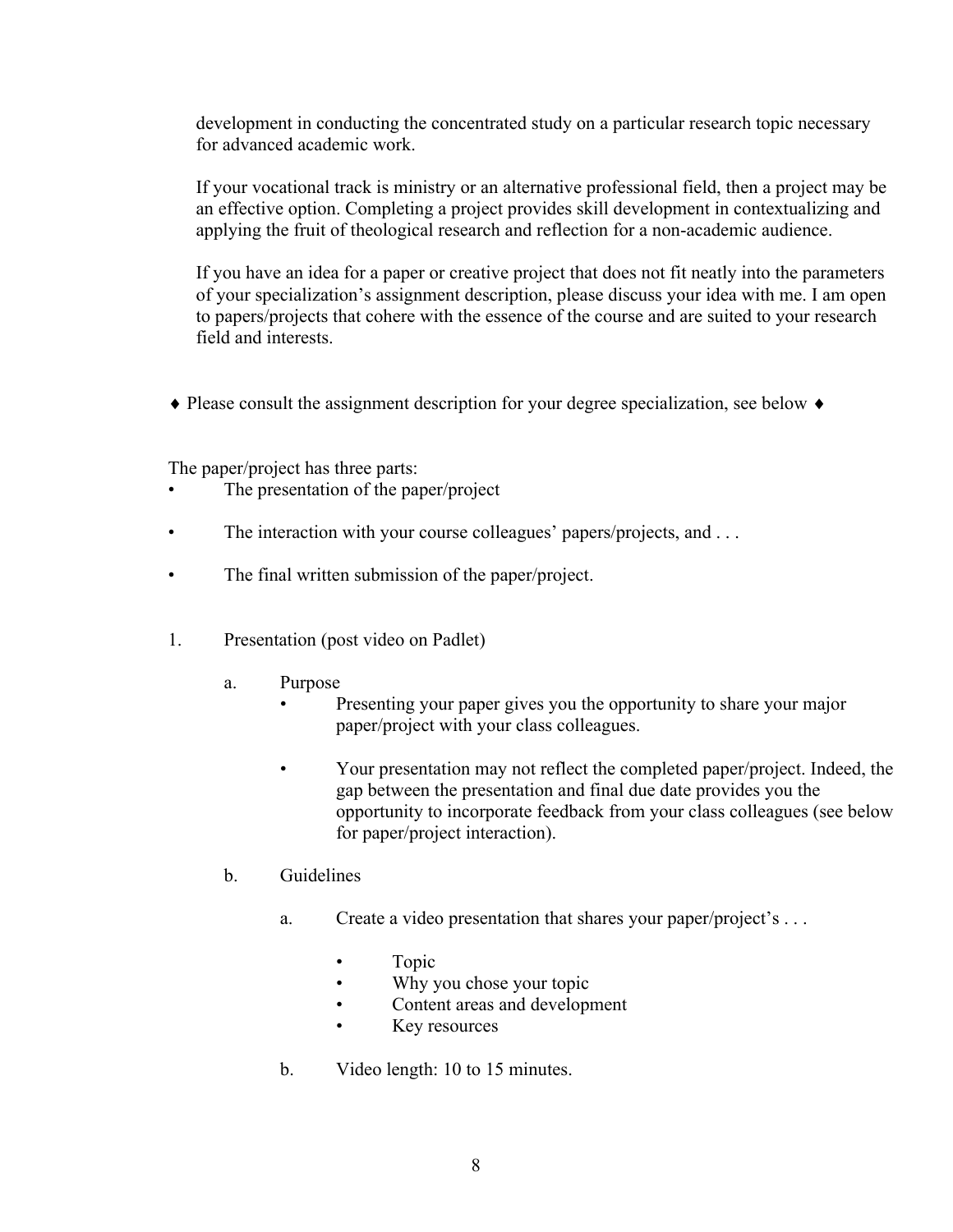- c. Post on Paper Presentation Padlet in Avenue to Learn
- 2. Interaction
	- a. Purpose:

Provides experience in responding to and contributing to your class colleagues' projects. It also provides the opportunity to develop professional skills in online presentations.

b. Description:

Each student prepares a critical evaluation of the integrative papers/projects presented by their class colleagues. Evaluations can be written, audio, or audiovisual.

- 1) The interaction should be . . .
	- a) Charitable
	- b) Critical (includes highlighting and discussing problems *and* strengths):

The interaction should explore the following sorts of issues:

- Does the paper have a thesis?
- Does the content develop and support the thesis?
- Does it use appropriate sources?
- Does it address a significant topic and develop it?
- For projects, does it seem like an effective approach to a particular issue, topic, and does it seem effective given its target audience?
- 2) Post your critical evaluation (text, audio, video) for each student in the paper/project Padlet.
- 3. Paper/project written submissions
	- a. Paper:
		- 1) Content and argument:
			- Detail a clear thesis (the view that your paper supports). Example of a thesis statement: Stanley Hauerwas' ecclesiocentric vision of Christian identity does/does not provide an effective paradigm for Christian activity in a modern nation state.
			- Describe your topic under consideration.
			- Write an essay that coherently demonstrates your view.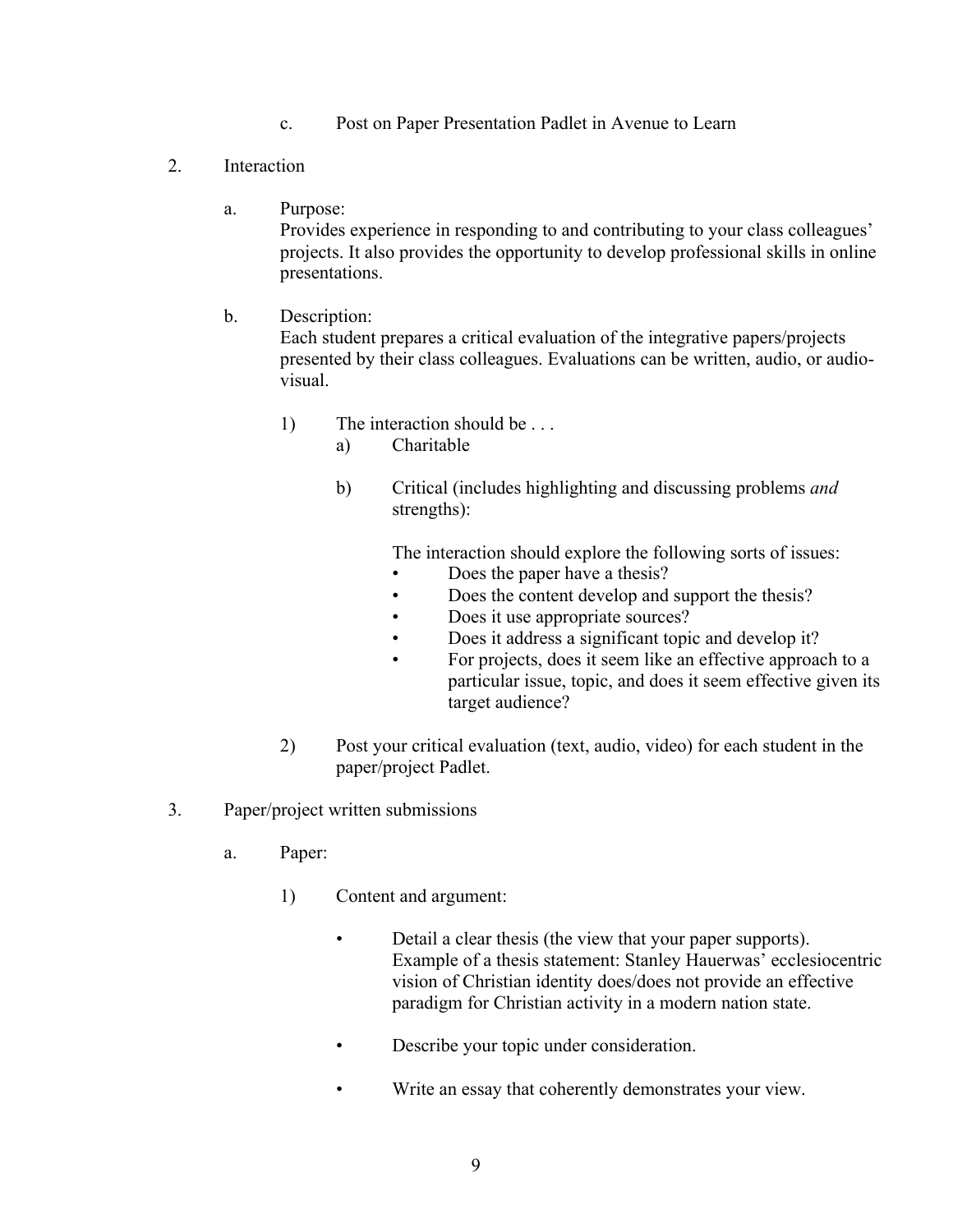- Detail major alternatives and/or criticisms of the position and interact with them vis-à-vis your view (where appropriate and in so far as space allows).
- 2) Presentation:
	- Write a stylistically clean and academic paper—e.g., avoid colloquialisms (academic is different than conversational voice), passive voice (use active). Research-thesis papers must have a thesis statement (stated in the introduction), introduction, content, and conclusion sections of the paper.
	- Use and document a *minimum* of ten scholarly resources. Do your best here depending on accessibility due to potential COVID-19 restrictions.
	- Accurately document sources according to the College's Style Guide.
	- Paper length:  $10-12$  pages.
	- Provide a bibliography (list only the books cited in the footnotes of the paper).
	- The final written paper/project is due one week after the video presentation (see course outline for final submission dates).
- b. Projects:
	- 1) Project content: for example, if you choose to prepare a sermon, you would submit a manuscript of your sermon/message that includes footnotes, which detail where and how you applied and adapted your theological research in the area of leadership. The sermon does not need to be a verbatim manuscript; a detailed and annotated outline works.
	- 2) Annotated bibliography of research sources: An annotation is a paragraph or two that describes the content of the book, essay, or article and how it relates to your research project. In addition to the sermon outline, you will provide an annotated bibliography that details the content of the sources and ways they contributed to the sermon.
	- 3) Double-spaced pages, 12 point Times New Roman font.
	- 4) Use and document at least 10 scholarly resources (e.g., scholarly monographs, journal articles, and essays).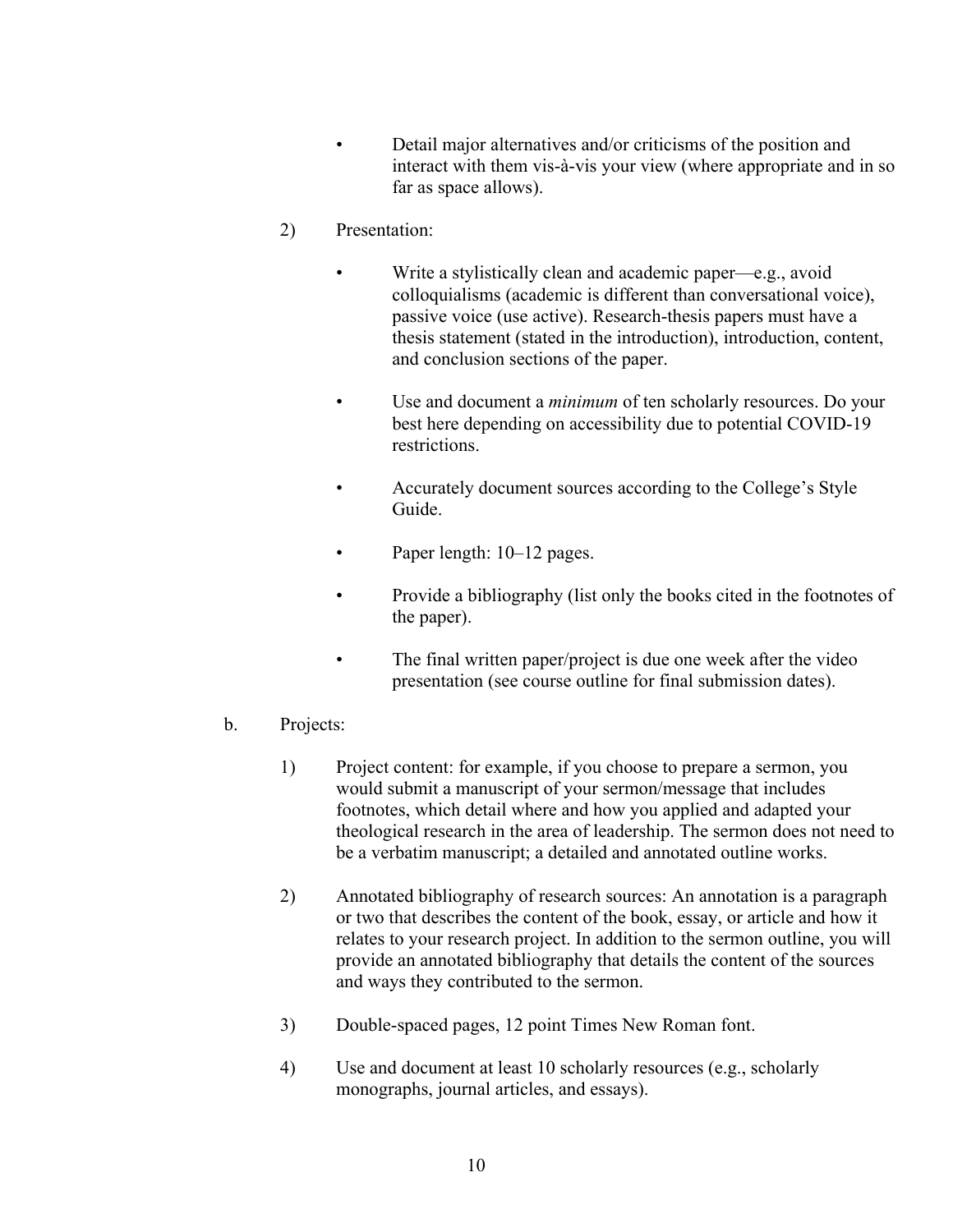5) Document sources with footnotes and follow the MacDiv Style Guide.

## **Specialization focus: CC/CW/PS**

#### *Church and Culture*

This specialization focuses on the intersection of the church and its cultural setting. Developing the ability to interact with contemporary issues *and* to specify an appropriate Christian response and interaction with it is the purpose of this assignment. Discerning appropriate ways to embody the Gospel of Jesus Christ in terms of our specific cultural location is an essential aspect of Christian discipleship and ministry and this assignment seeks to facilitate this process. The paper/project analyzes a contemporary issue or movement from a Christian perspective. Careful and accurate description of the issue, as well as thoughtful assessment and response from a Christian perspective is essential.

This specialization develops the following skills:

- Assess and articulate what is happening in contemporary culture.
- Address cultural issues from a distinctively Christian point of view.
- Be familiar with tools and methods that identify and analyze cultural distinctives.
- Be equipped to interface with a variety of cultures and within a multi-cultural context.

Your paper/project may not be able to employ all of those skills, but you should craft it with them in mind. Your paper/project should investigate the interface between leadership and culture. The paper/project provides the opportunity to explore the relationship between a theology of leadership and culture. Options are open based on your vocational/academic goals. Your goal is to explore an approach to leadership (church or non-church based) that shows how cultural context shapes the approach to/style of leadership.

Possible topics:

- How does church leadership reflect corporate values and assumptions about leadership? Alternatively, explore a particular church or movement that endeavors to embody a counter cultural approach to leadership.
- How do attractional approaches to church leadership reflect consumer marketing values?
- How does a popular approach to corporate leadership reflect and/or not reflect biblical values and approaches to leadership?

#### *Christian Worldview and History*

This specialization relates to the intellectual environment—historical, contemporary, and global—of contemporary Christianity. Engage a topic related to Christian leadership that addresses an element of Christian worldview. The paper/project should be constructive and not only descriptive. The heart of this assignment is your creative contribution to what a Christian worldview offers to an issue in contemporary Christian leadership.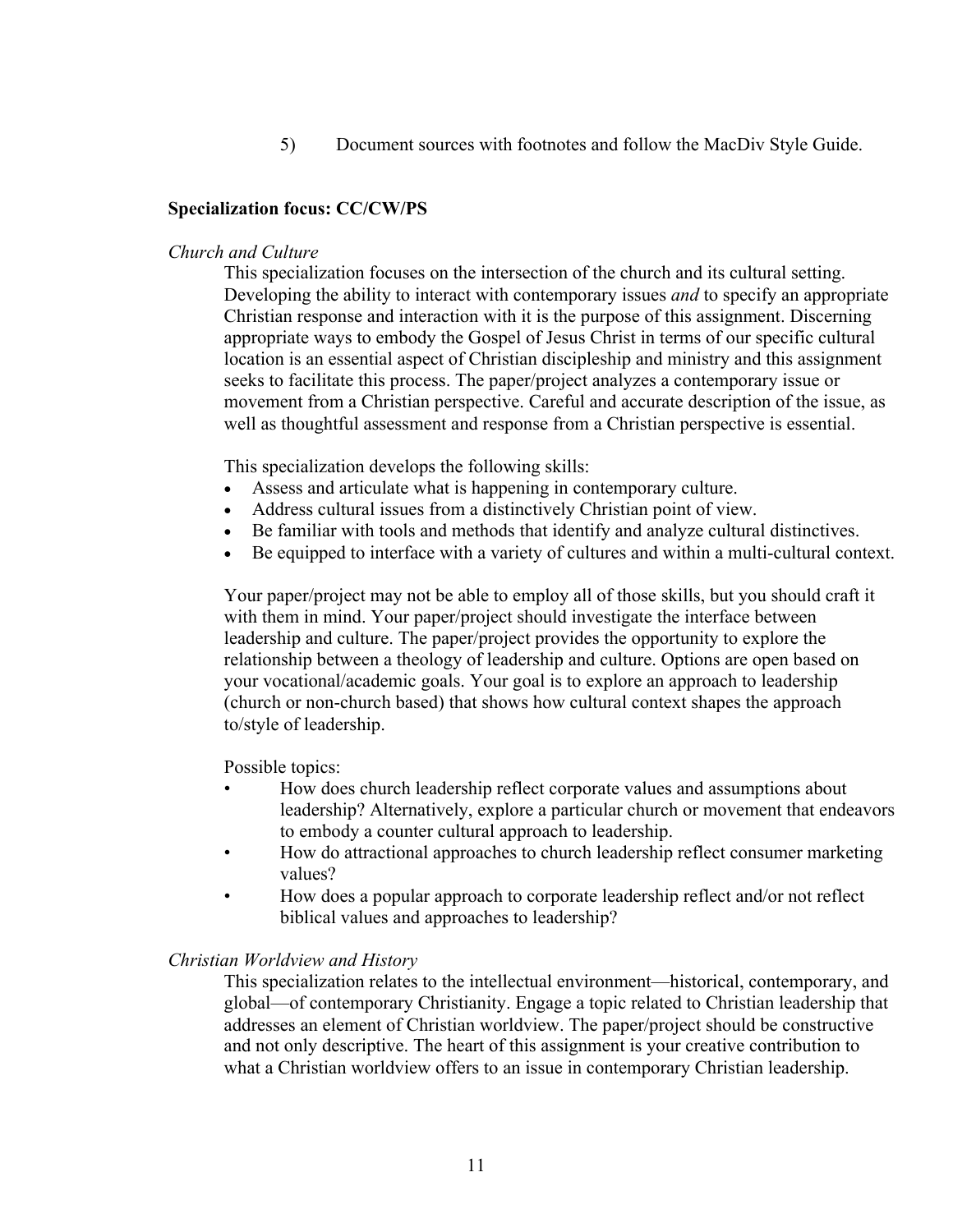This specialization develops the following skills:

- Develop a comprehensive knowledge of key figures and movements in Christian history and theology.
- Demonstrate sensitivity to issues in evangelical thought, history, and practice.

## Possible topics:

- Discuss and evaluate a key leadership crisis in the history of the church—e.g., the investiture controversy and the split that led to the Avignon papacy; Dietrich Bonhoeffer and Karl Barth and the formation of the Confessing Church in opposition to the German Christian church.
- William Wilberforces's moral and political leadership in the abolition movement.
- What are the theological assumptions of egalitarian approaches to leadership? How does the rise of second and third wave feminism contributes to this discussion in the church?

## *Pastoral Studies*

This specialization focuses on vocational ministry. Prepare a sermon/message/curriculum appropriate for a given ministry audience related to Christian leadership. You can draw on biblical, historical, and/or systematic approaches to Christian leadership. The content of the sermon draws from theological resources, but expresses the yield of that theology in language and terms that are appropriate for a ministry audience. Alternatively, if you have an idea for contextualizing Christian leadership other than in a sermon, please talk with me so we can design a project that enables you to maximize your work in the class for your ministry context and meets the goals of the specialization in Pastoral Studies.

This specialization develops the following skills:

- Formulate and implement appropriate leadership strategies for pastoral ministry.
- Make practical and ethical decisions on the basis of a coherent Christian worldview.
- Foster spiritual skills and competencies on the part of others.
- Identify and nurture a range of spiritual temperaments.
- Communicate Christian principles, values, and worldview.
- Apply the lessons of Christian history and theological perspective to contemporary life, thought, and ministry.
- Develop a cognitive framework for reflectively engaging with all aspects of creation and culture.
- Engage and dialogue with other worldviews (hermeneutical, global, religious, creedal, ethnic).
- Have an increased awareness of how church history and tradition are formative in the development of one's worldview.

Your paper/project may not be able to employ all of those skills, but you should craft it with them in mind.

#### Possible topics: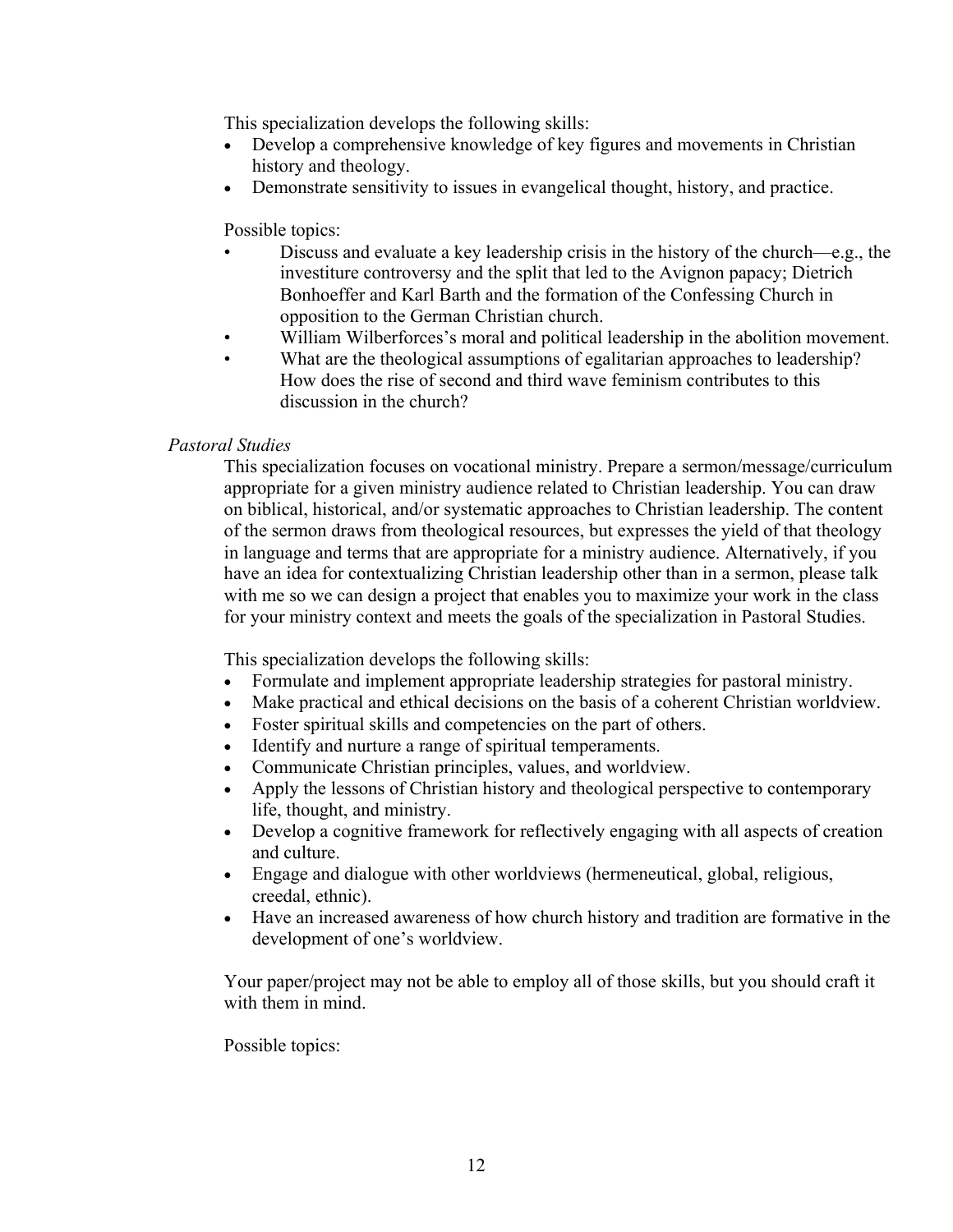- A seminar could develop the theological basis and practices for egalitarian and non-hierarchical leadership styles increasingly popular in new church ('emerging') groups.
- A sermon could outline theological principles and practices for leadership, which are applied to the life circumstances of parishioners—e.g., how do theological principles of leadership help Christians leaders in their professional business activities.

# **VII. Policies:**

A. Textbook Purchase:

All required textbooks for this class are available from the College's book service, The Hurlburt Family Bookstore, McMaster Divinity College (Across from Cullen Hall). Texts may be purchased on the first day of class. For advance purchase, you may contact READ On Bookstore, 5 International Blvd, Etobicoke, Ontario M9W 6H3: phone 416.620.2934, Text: 416 668 3434. fax 416.622.2308; email books@readon.ca. Free Shipping is available to students. Other book services may also carry the texts.

B. Academic Honesty:

Academic dishonesty is a serious offence that may take any number of forms, including plagiarism, the submission of work that is not one's own or for which previous credit has been obtained, and/or unauthorized collaboration with other students. Academic dishonesty can result in severe consequences, e.g., failure of the assignment, failure of the course, a notation on one's academic transcript, and/or suspension or expulsion from the College.

Students are responsible for understanding what constitutes academic dishonesty. Please refer to the Divinity College Statement on Academic Honesty https://www.mcmasterdivinity.ca/programs/rules-regulations.

# C. Gender Inclusive Language:

McMaster Divinity College uses inclusive language for human beings in worship services, student written materials, and all its publications. It is expected that inclusive language will be used in chapel services and all MDC assignments. In reference to biblical texts, the integrity of the original expressions and the names of God should be respected, but you will need to use gender-inclusive language for humans, and you will need to quote from a gender-inclusive version such as the following: NRSV (1989), NCV (1991), TEV/GNB/GNT (1992), CEV (1995), NLT (1996), TNIV (2005), and the Common English Bible (CEB 2011).

# D. Style:

All stylistic considerations (including but not limited to questions of formatting, footnotes, and bibliographic references) must conform to the McMaster Divinity College Style Guidelines for Essays and Theses https://mcmasterdivinity.ca/sites/default/files/documents/mdcstyleguide.pdf

Failure to observe appropriate form will result in grade reductions.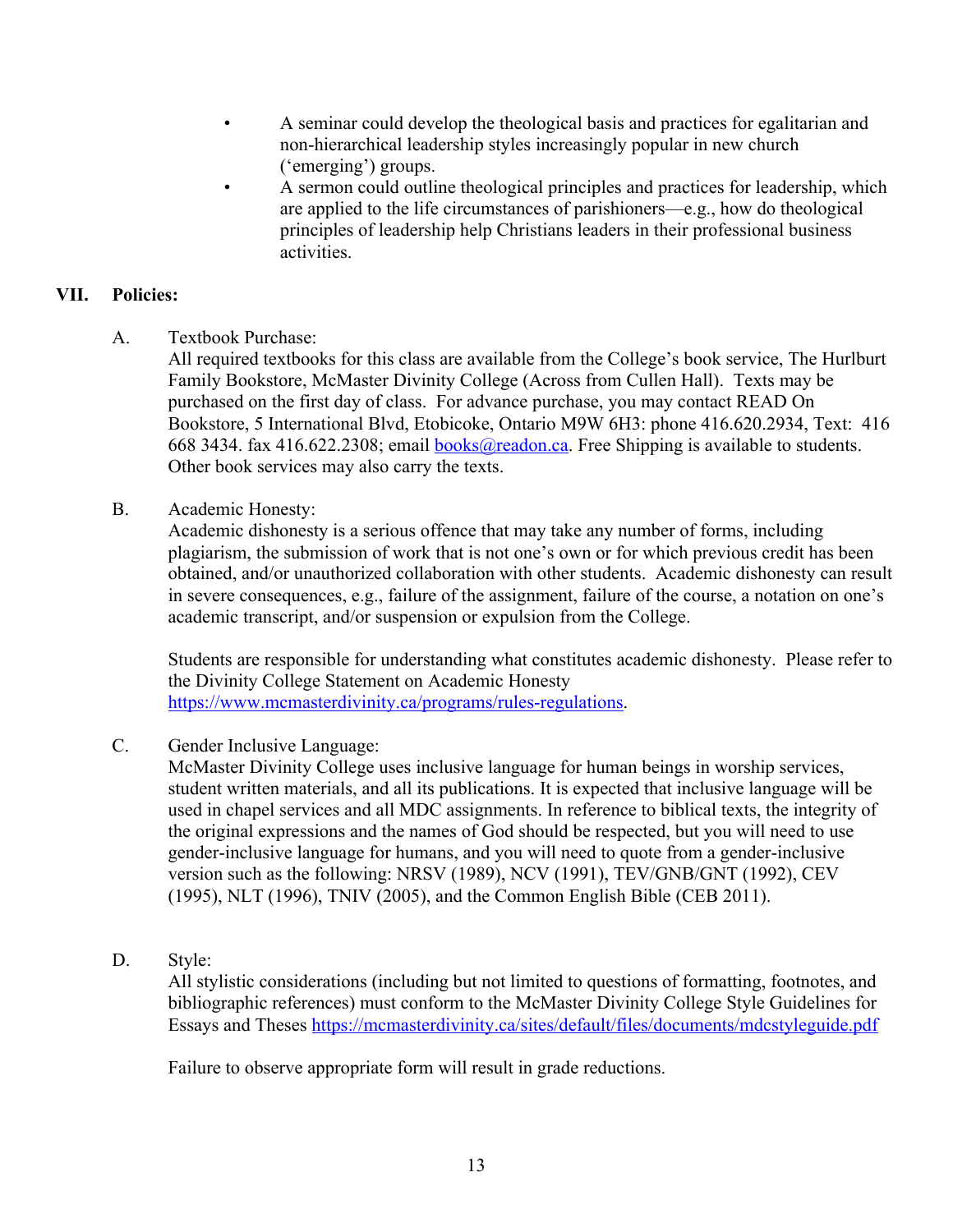E. Disclaimer:

This syllabus is the property of the instructor and is prepared with currently available information. The instructor reserves the right to make changes and revisions up to and including the first day of class.

# **VIII. Late-Assignment and Exam Policy:**

- A. Assignments are due at the beginning of class on the date specified in the syllabus.
- B. Students take exams on the date and at the time scheduled in the syllabus.
- C. Late assignments are reduced five percentage points for each day late (e.g., if the grade is 90 and it is one day late, the grade will be reduced to 85).
- D. Assignments and exams will be accepted without penalty after the specified date in the syllabus **only** in the case of an excused absence. If a student misses an exam or assignment submission due to a reason that he/she believes is excusable, then he/she must notify the instructor and schedule an exam date and/or late-assignment submission date within twenty-four hours of the beginning of the missed class session.
- E. Assignments and exams will not be accepted late on the basis of the student's involvement with school-approved activities. If you are not able to be in class for an exam or assignment submission, then you must pre-arrange with the instructor to take the exam and/or submit the assignment before the scheduled date in the syllabus.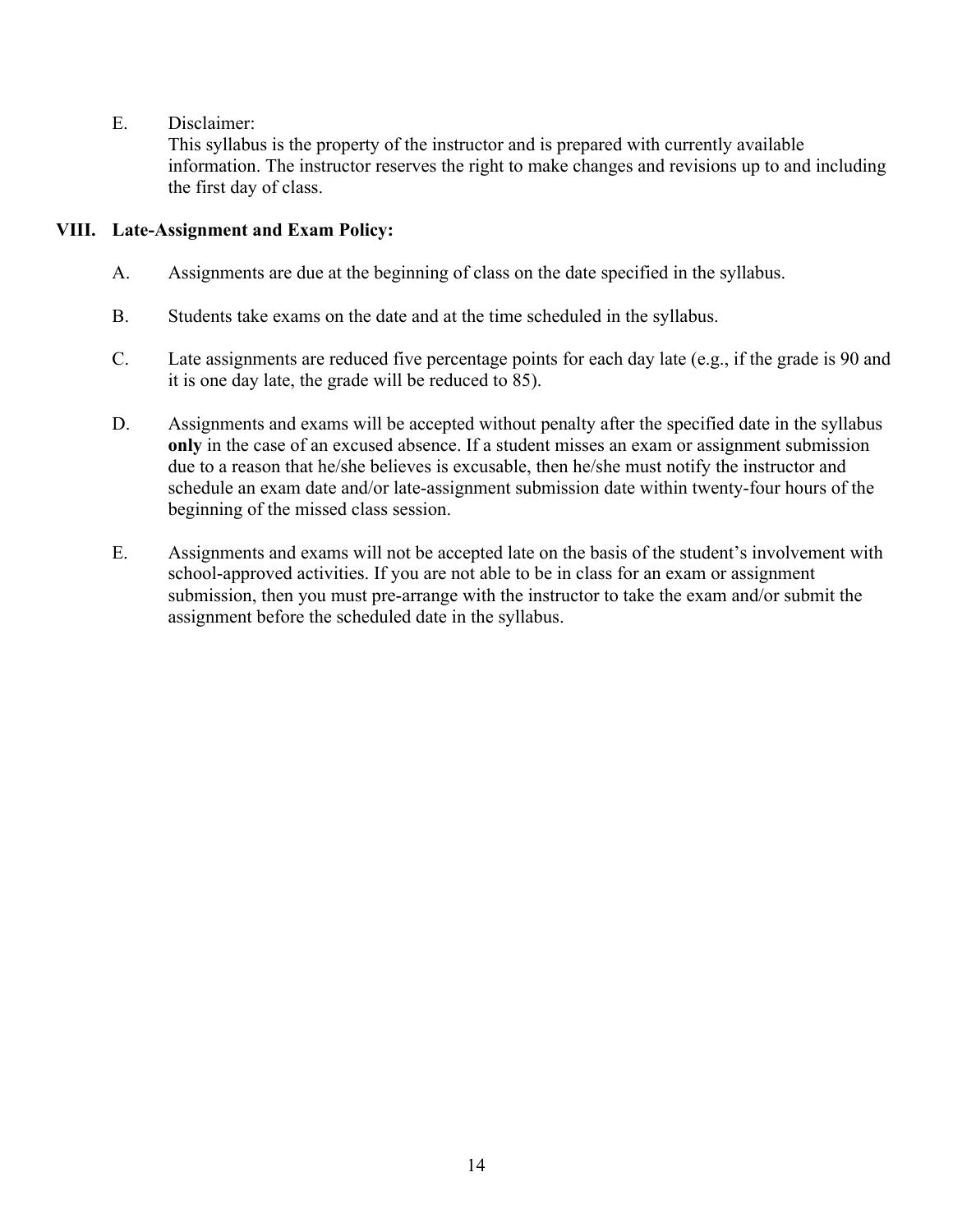# **Appendix 1: Research Degree Requirements**

## *Overview of Assignments*

| <b>Assignment</b> |    |                                  |       |       | Percent | Due            |
|-------------------|----|----------------------------------|-------|-------|---------|----------------|
| A.                |    | <b>Biblical Leadership Essay</b> |       |       | 20%     |                |
|                   | 1. | Presentation                     |       | $5\%$ |         | Feb 8          |
|                   | 2. | Paper                            |       | 15%   |         | Feb 12         |
| <b>B.</b>         |    | Lecture and Syllabus:            |       |       |         |                |
|                   | 1. | Class lecture                    |       | 20%   |         | March 11       |
|                   | 2. | Syllabus                         |       | 10%   |         | March 12       |
|                   | 3. | <b>Annotated Bibliography:</b>   |       | $5\%$ |         | March 12       |
| C.                |    | Paper/Project:                   |       |       | 45%     |                |
|                   | 1. | Presentation                     | 10%   |       |         |                |
|                   | 2. | Interaction                      | $5\%$ |       |         |                |
|                   | 3. | Paper                            | 30%   |       |         | One week after |
|                   |    |                                  |       |       |         | presentation   |
|                   |    |                                  |       |       | Total:  | 100%           |

#### *Assignment Descriptions*

- I. Biblical Leadership Essay:
	- A. Select a biblical example of leadership for evaluation.
	- B. Write an evaluation that ...
		- 1. Identifies and describes the leadership "paradigm" or method used by the biblical character/s in your example.
		- 2. Assesses the contextual and transcendental nature of the leadership paradigm or method employed by the biblical character/s.

Questions to consider for the assessment of the leadership paradigm:

- Is the style and leadership method purely contextual? Although the case study may be biblical, in the sense that it is in the Bible, should it be reified as "the" or "a" biblical model of leadership for contemporary Christian leadership?
- What does the example offer to contemporary leadership?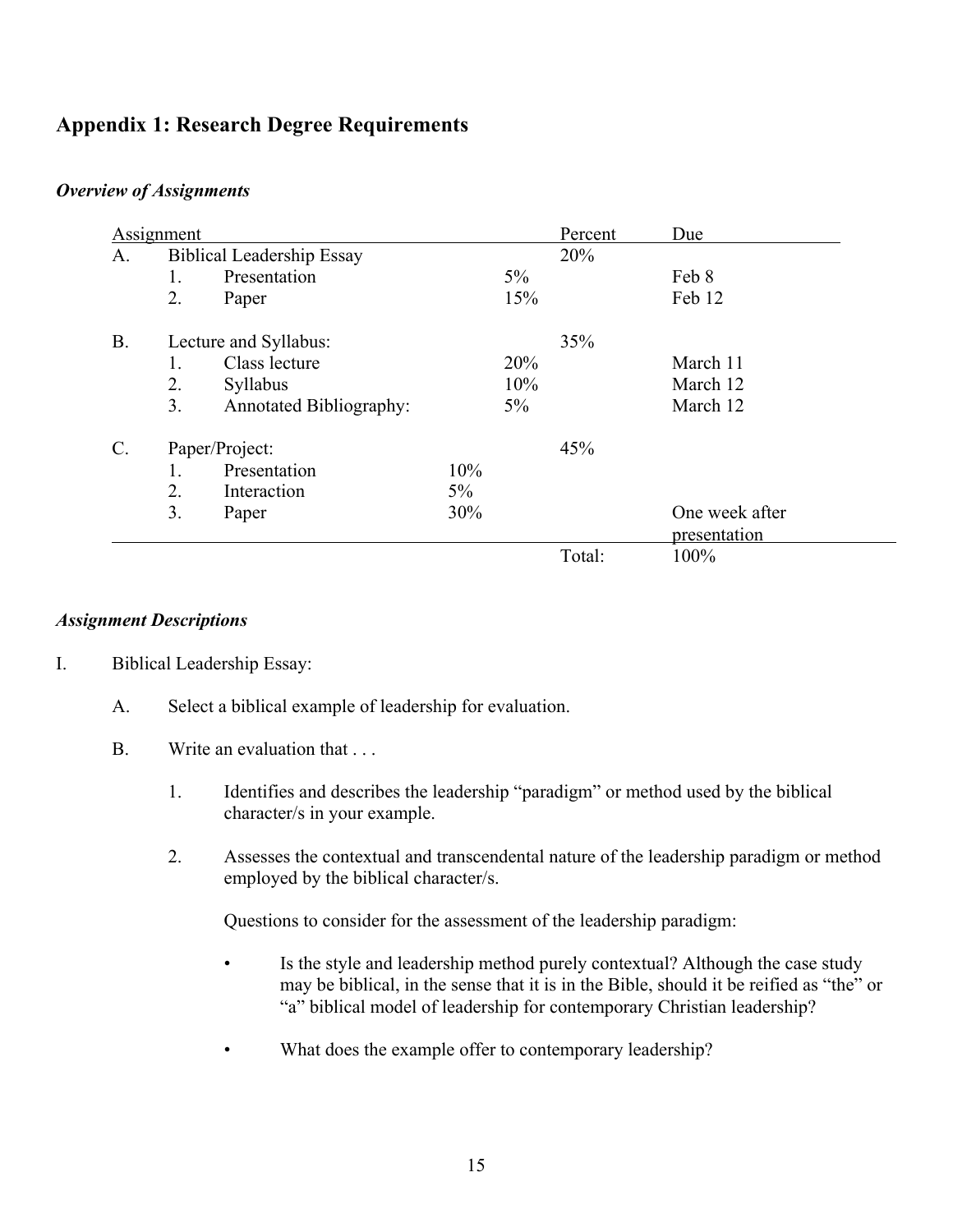For example, Jesus' method is a small group mentoring approach, but is this a 'biblical model' of leadership or a style that reflects common leadership practices among first-century religious/philosophical figures?

- 3. Length: 10 pages.
- II. Lecture, Syllabus, and Annotated Bibliography:

#### A. Purpose:

This assignment provides experience *preparing* a syllabus and *delivering* a lecture for teaching in an undergraduate setting. The preparation of the syllabus also helps fulfill one of the requirements of the Mastery Checklist.

## B. Description:

You will prepare a syllabus on a topic related to Christian theology (determined in consultation with the professor). You may use this assignment to investigate an area that will promote your research program (e.g., prepare for doctoral comprehensive exams and MA thesis/PhD dissertation topics). You should, however, gear the syllabus and the lecture toward an undergraduate audience.

## C. Guidelines:

- 1. Research:
	- a. Research for the lecture will account for the supplemental reading for research degree students (approximately 5,000-6,000 pages)
	- b. Documentation of reading: Please provide an annotated bibliography of the reading consulted in the preparation of the lecture (the annotations for the texts should be about one paragraph—identify the key thesis and contributions of the text).
- 2. Lecture:
	- a. The lecture should present and discuss the primary content points of the topic (or sub-topic)
	- b. Lecture handouts/outlines and PowerPoint/Prezi are helpful, but not required.
	- c. Length: The lecture and discussion will take approximately a fifty-minute period of the course. You will present the lecture during one of the campus class days.
		- Note: If COVID-19 requires the conversion of this class to all online delivery, you will post a video presentation of your lecture and will have the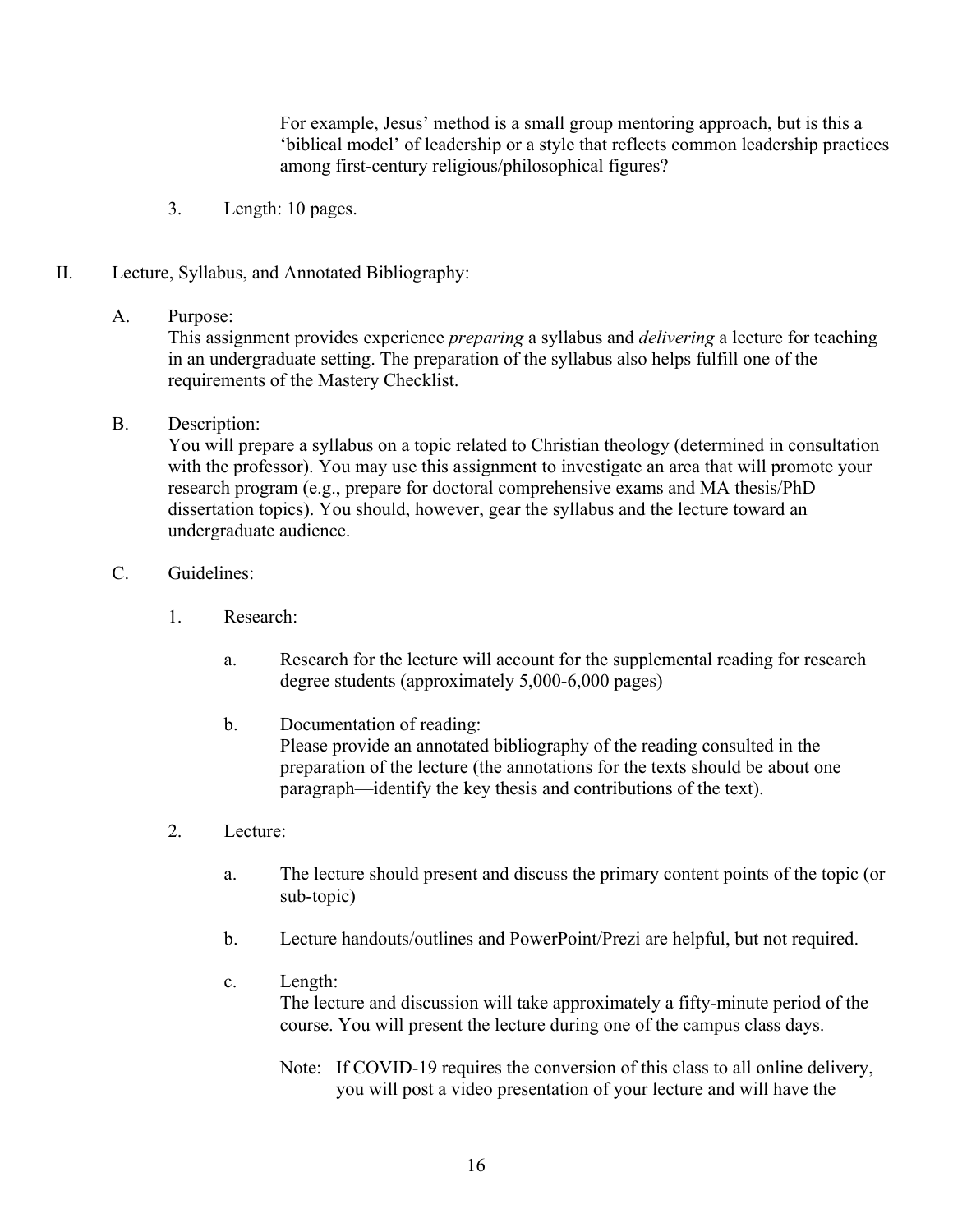opportunity to provide feedback to your class colleagues in an online venue.

3. Syllabus:

Be sure to craft the syllabus for an undergraduate class.

The syllabus should contain the essential features of a class syllabus:

- Course title
- Course description
- Course objectives
- Texts (required and supplemental)
- **Assignments**
- Course outline (weekly lecture topics)

# D. Evaluation:

Grading of the lecture and discussion session will be based on the following ...

- 1. Please submit to the professor a copy (electronic in Avenue folder) of your lecture notes and annotated bibliography used to develop the lecture.
- 2. Does the lecture accurately present and discuss the topic?
- 3. Does the lecture engage in critical evaluation/discussion of the content?
- 4. Does the lecture highlight the transcendent value of the material—e.g., does it have value for contemporary Christian thought, life, and ministry?
- 5. Does the lecture facilitate student discussion?

# III. Paper, Presentation, and Interaction:

A. Description:

Research degree students will write an academic thesis paper or prepare a cultural engagement project. If you have an idea for a paper or creative project, please come and discuss your idea with me. I am open to papers/projects that cohere with the essence of the course and are suited to your research field and interests.

B. Purpose:

This assignment gives you experience writing article, essay, and chapter length theological papers and presenting research in an oral form similar to that performed at academic conferences.

C. Guidelines for the Paper: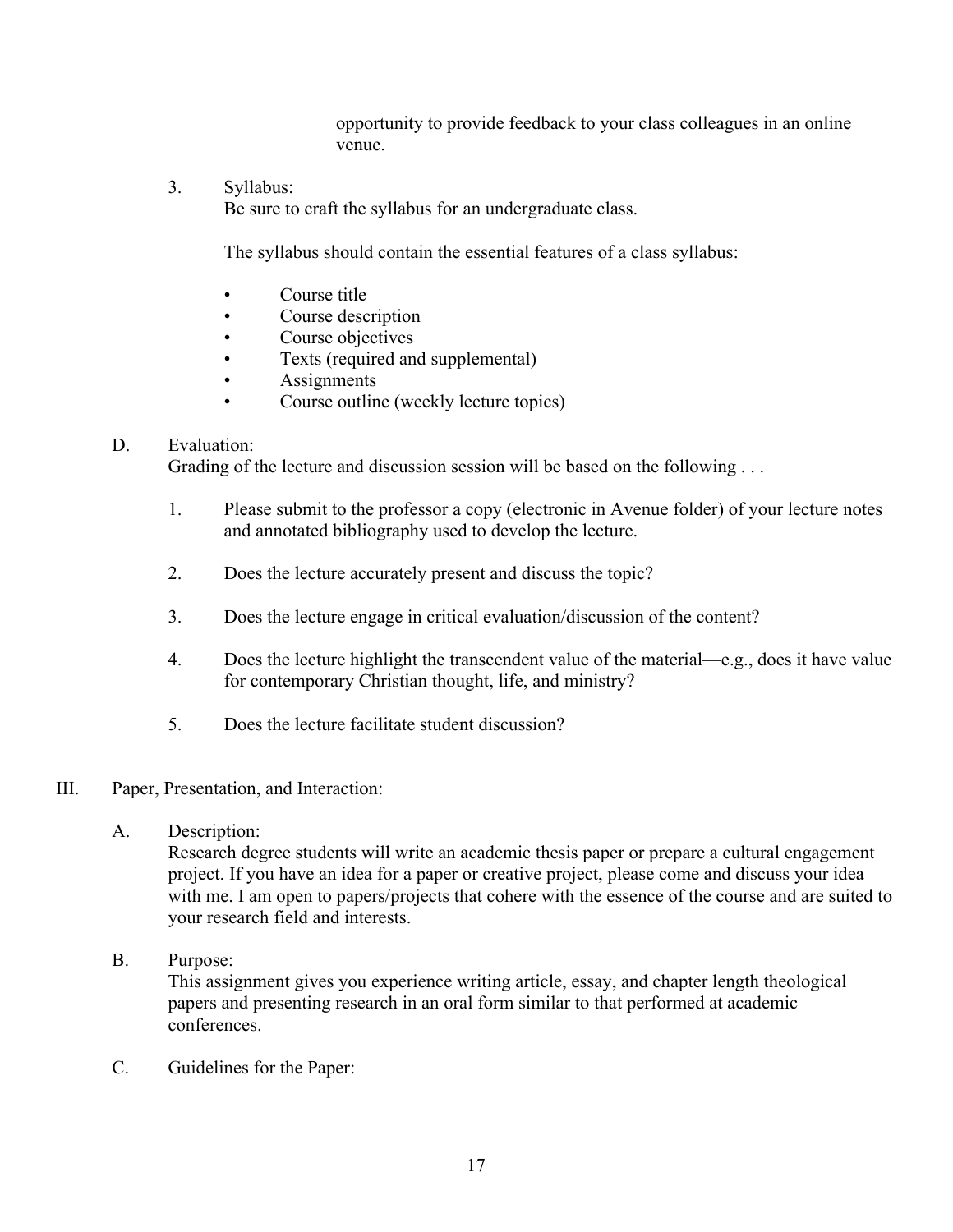The paper should include (description categories below correspond to those of the grading rubric) . . .

- 1. Content and argument:
	- a. Detail a clear thesis (the view that your paper supports).
		- Example of a thesis statement: the Emergent church movement is an authentic Christian way of being the church in a postmodern and post-Christian culture.
	- b. Describe your topic.
	- c. Write an essay that coherently demonstrates your view.
	- d. Detail major alternatives and/or criticisms and interact with them vis-à-vis your view.
- 2. Style and format:
	- a. Write a stylistically clean and academic paper—e.g., you should avoid excessive first-person discourse, colloquialisms (academic is different than conversational voice), passive voice (use active).
	- b. Use and document a *minimum* of fifteen scholarly resources.
	- c. Accurately document sources according to the College's Style Guide.
	- d. Paper length: 20–25 pages. Not to exceed 7,000 words.
	- e. Provide a bibliography (list only the books cited in the footnotes of the paper).
	- f. Use footnotes.
- D. Guidelines for the Class Presentation (live Zoom presentation):
	- 1. Time: 30-35 minutes

Each presentation includes two parts:

- a. The paper presentation (15–20 minutes)
- b. The response and facilitation, which is led by another student (10–15 minutes), see below for more details on the response and facilitation).
- 2. Presentation content: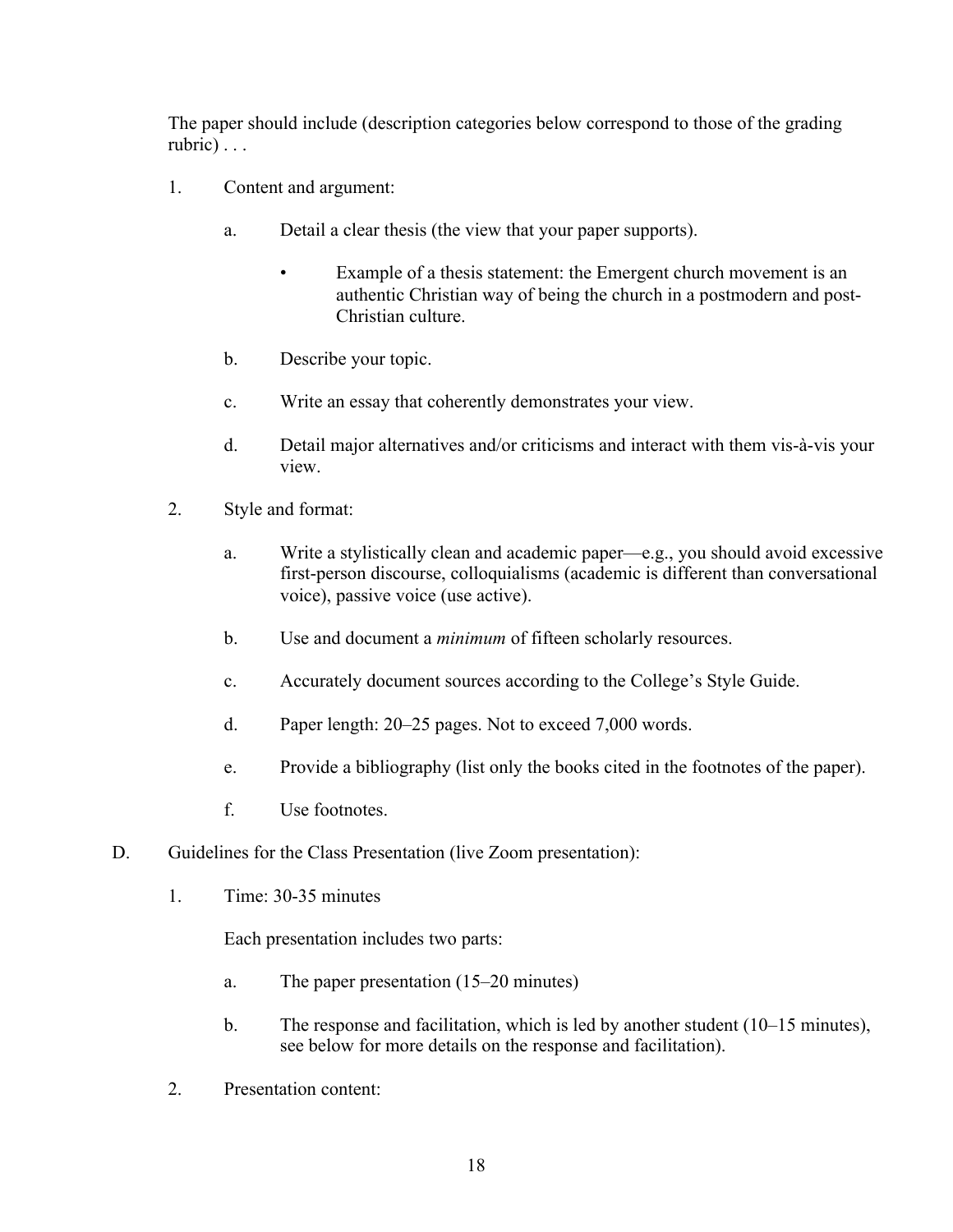You should articulate the paper's thesis, topic, and argument. You can use PowerPoint, etc. if you wish. The purpose of this assignment is to give you experience presenting papers as you might at an academic conference. You should prepare and present your paper for that type of venue. I encourage you to consider presenting your paper for this class at a conference and/or the Theological Research Seminar of the Divinity College.

E. Guidelines for the Interaction (live Zoom interaction):

## 1. Purpose:

Provides experience in responding to academic presentations and discussions, such as one might do at an academic society meeting.

- 2. Description: Each student *prepares a critique* and *facilitates a discussion* of a thesis paper presentation.
	- a. The critique:
		- 1) Remember to be charitable; not only Christian, but since academia is a small guild, it is self-preservation.
		- 2) Critical (includes highlighting and discussing problems *and* strengths):

The critique should explore the following sorts of issues:

- Does the paper have a thesis?
- Does the content develop and support the thesis?
- Does it use appropriate sources?
- Does it interact with the relevant secondary literature?
- b. The discussion:

You should keep the presentation to time limit and effectively manage student discussion (do not let one person dominate the interaction; move on to a new issue if discussion begins to go off on tangents and run down rabbit trails). Be sure to elicit comments from all people present. You might want to have some prepared questions and discussion prompts to facilitate the initial discussion.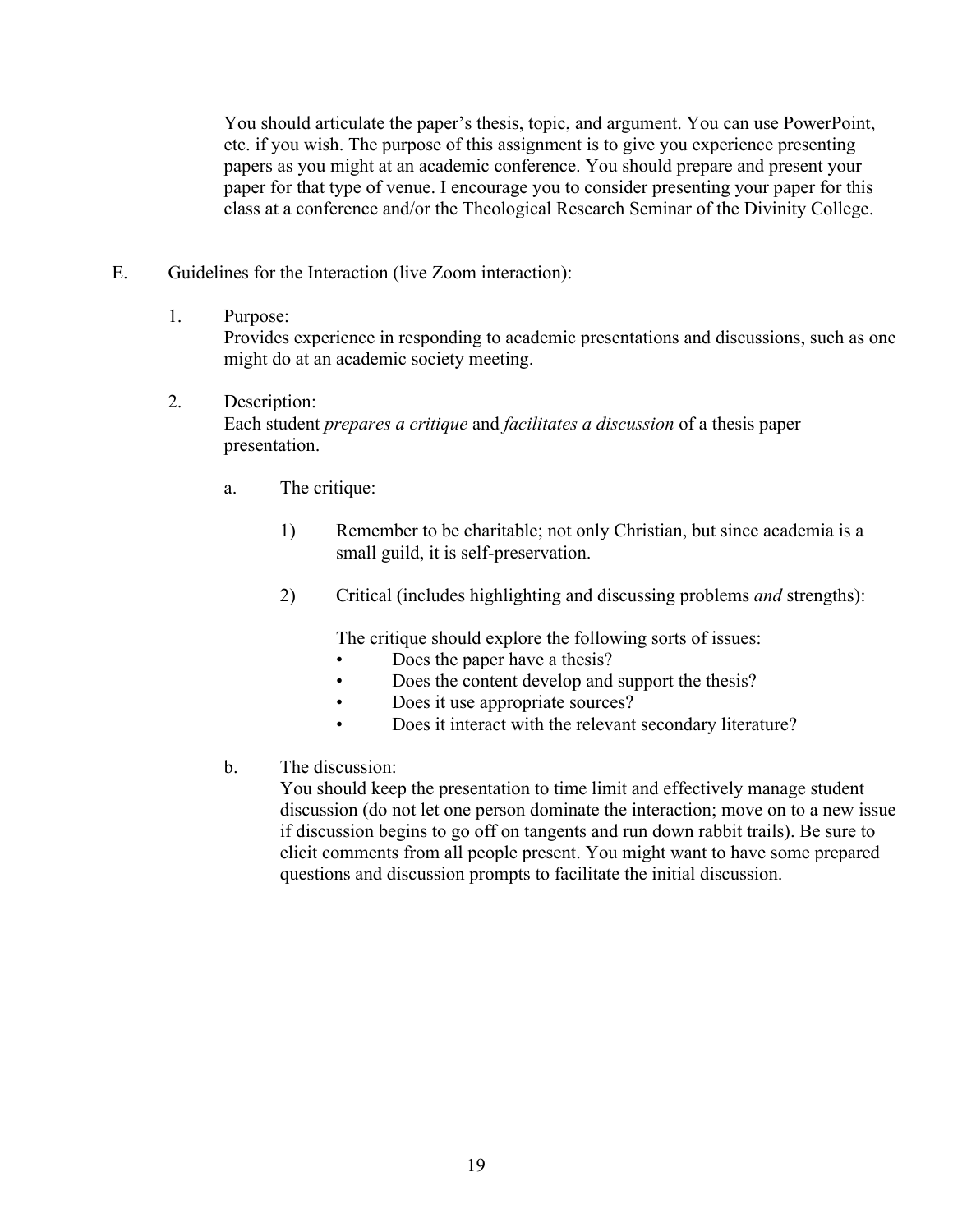# **Appendix 2: DPT Requirements**

\* Note: Depending on final course size, some live sessions may be as separate breakout sessions with DPT students.

# **I. Assignment Overview**

|           | Assignment     |                                    | Percent | Due Date    |                                     |
|-----------|----------------|------------------------------------|---------|-------------|-------------------------------------|
| A.        |                | Seminar or Blog Series             | 50%     |             |                                     |
|           | a.             | Presentation/post interaction      | 10%     |             | March 11 (day 2 campus)<br>session) |
|           | b.             | Annotated bibliography             | 15%     |             | March 12                            |
|           | c.             | Seminar or blog series             | 25%     |             | March 12                            |
| <b>B.</b> |                | Paper, Presentation, & Interaction | 50%     |             |                                     |
|           | a.             | Post video presentation (Padlet)   | 10%     |             | March 31                            |
|           | $b$ .          | Post interaction (Padlet)          | 10%     |             | April 2                             |
|           | $\mathbf{c}$ . | Submit final paper (A2L folder)    | 30%     |             | April 9                             |
|           |                |                                    |         | Total: 100% |                                     |

## **II. Assignment Descriptions**

- A. Annotated bibliography and Seminar OR Blog series
	- $\bullet$  This assignment has three parts
		- $\triangleright$  Annotated bibliography
		- $\triangleright$  Seminar OR blog series
		- $\triangleright$  Class presentation/online post and interaction on Padlet
	- $\bullet$  The purpose of this assignment is to develop skills in ...
		- Ø Researching and reviewing academic resources
		- $\triangleright$  Creatively applying that research to your PLR topic or other areas of ministry
	- 1. Annotated bibliography Develop an annotated bibliography of approximately 15-20 resources (4000 pages) related to *the topic of the course* and your research project. Write a 100–150 word annotation for each text. The required texts for the course can be included as part of the book list.
	- 2. Seminar OR blog series
		- \* Note: If you have an alternative idea to a seminar or blog series, such as a sermon, please consult with me. The goal is for you to complete an assignment that is beneficial to your research and vocational context.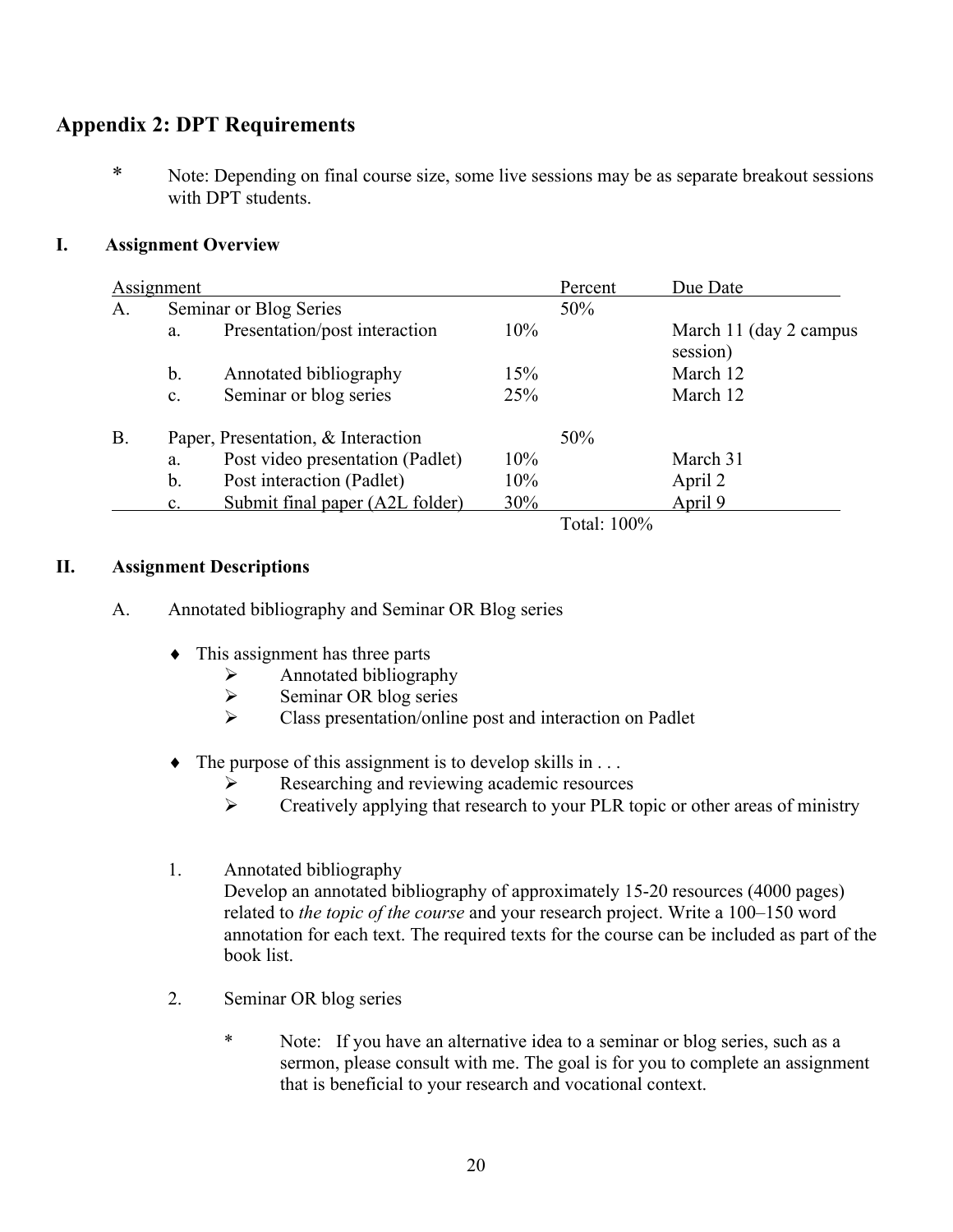a. Description:

This assignment provides experience *preparing a seminar* OR *4 part blog* series based on the research resources of the annotated bibliography.

The seminar/blog series should be geared to address either a church lay leadership or professional ministry leadership group. The content and its development should reflect the target audience. You can also use this assignment to investigate an area that will promote your research program. Consequently, the seminar/blog series can address the practice led topic that is the focus of your DPT studies. Thus, this assignment can provide the opportunity to investigate an area of theology and to apply it to your area of practice led research.

- Zoom discussion of seminar/blog series (week 3)
- b. Guidelines
	- 1) Seminar
		- The seminar material should present and describe the primary content points of the topic (or sub-topic). It does not need to be a verbatim text, but a detailed and annotated outline of the seminar content (approximately 2,000 words).
		- Handouts/outlines and PowerPoint/Prezi are helpful, but not required.
		- Length: Develop the seminar content for a thirty- to forty-minute presentation.
	- 2) Blog series
		- Write a 4 part blog series. The blog content should derive from the research resources reviewed in the annotated bibliography.
		- Length of each blog is 450–500 words.
	- 3) The final written seminar/blog series is due Nov 4.
- 3. Class presentation or online post and interaction
	- a. Description
		- If we are able to have the campus session in October, you will present a summary of your seminar or blog series during the morning of the first day of class (post by Oct 28).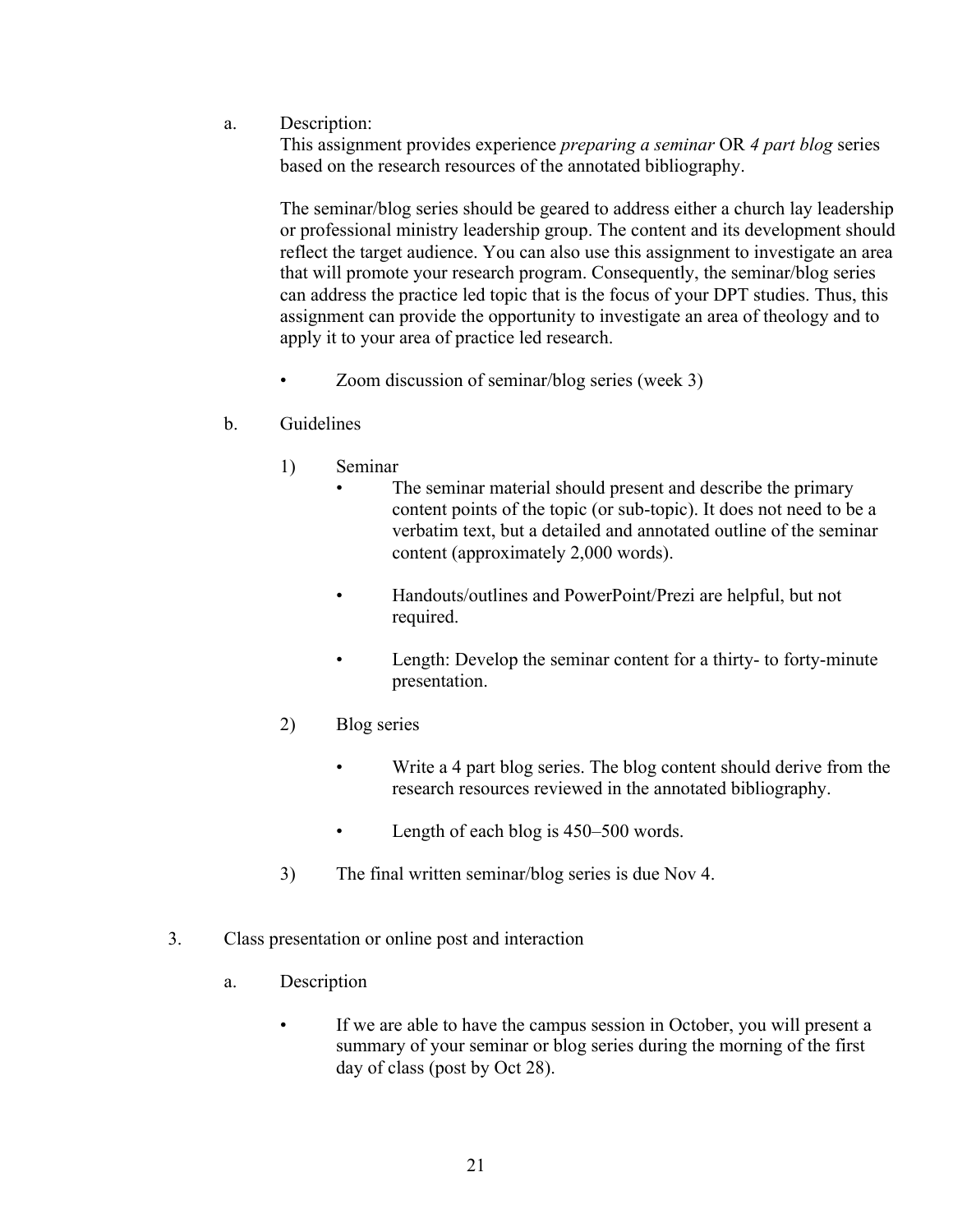If COVID-19 requires an all online format for the class, you will post a video presentation of your seminar/blog series on Padlet in A2L (Oct 29) and post a one paragraph interaction with your class colleagues. You can post directly on Padlet using audio, audio-visual or text (post by Oct 30).

# b. Guidelines

- 1) The presentation or online vide post should introduce the . . .
	- Target audience,
	- Topic,
	- Why you chose it, and  $\dots$
	- Outline the topic's development in the seminar. You do not need to present the entire seminar. The video presentation is an overview of the seminar.
- 2) Length of presentation is approx. 10 minutes.
- B. Major paper, presentation, and interaction
	- This assignment gives you experience writing and presenting article, essay, and chapter length papers. It also affords the opportunity to contribute to and receive feedback from your course colleagues.
	- $\bullet$  You are encouraged to use this assignment as an opportunity to work on papers to ...
		- $\triangleright$  Present at academic and/or professional society meetings and/or submit to journals for publication
		- $\triangleright$  Develop material for presentation to and/or application in your professional world
		- $\triangleright$  Pursue dissertation research.
	- \* Zoom workshop discussion of paper topics & approaches (week 5)
	- 1. Paper

You will *write* and *present* a thesis paper on a topic related to course content and your area of DPT practice led research. I encourage you to investigate the issue from the perspective of your discipline and area(s) of research interest.

- a. Guidelines for the Paper: The paper should include (description categories below correspond to those of the grading rubric) . . .
	- 1) Content and argument
		- a) Detail a clear thesis (the view that your paper supports).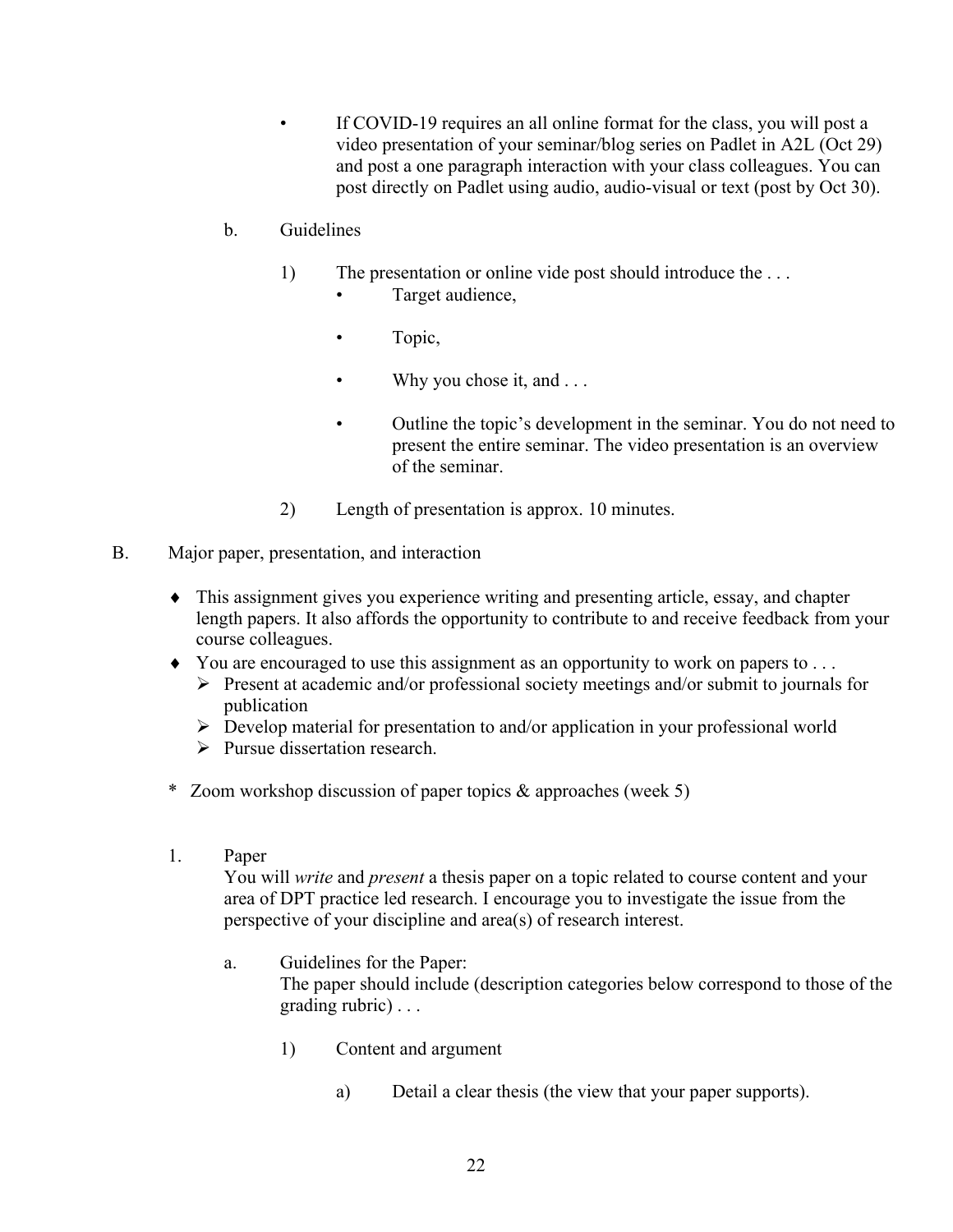Example of a thesis statement: The missional church movement, especially its emphasis on incarnational ministry, provides valuable insight for Christian leadership in a postmodern and post-Christian culture.

Note: The DPT PLR topic in this thesis statement is "Christian leadership in a postmodern and post-Christian culture."

- b) Describe your topic.
- c) Write an essay that coherently demonstrates your view.
- d) Detail major alternatives and/or criticisms and interact with them vis-à-vis your view, where and when appropriate.

#### 2) Form and Style:

- a) Write a stylistically clean and academic paper—e.g., avoid excessive first-person discourse, colloquialisms (academic differs from conversational voice), and passive voice (use active).
- b) Use and document a *minimum* of fifteen scholarly resources. Given the limitations on accessing libraries, you may need to rely more on journal articles than other normal circumstances.
- c) Accurately document sources according to the MDC Style Guide.
- d) Paper length: 20–25 pages. Not to exceed 8,000 words.
- e) Provide a bibliography (list only the books cited in the footnotes of the paper).
- f) Use footnotes.
- c. Due Date: March 31.
- 2. Presentation

Depending on course numbers, you will present your paper to the class in a Zoom live meeting or post a video of your presentation on the Paper Padlet. Determination of mode of presentation will be based on schedules and internet connectivity of students in the class. I prefer live presentation but will make a decision based on what works best for everyone in the class.

The presentation of your paper (live or video) should be approx. 15 minutes.